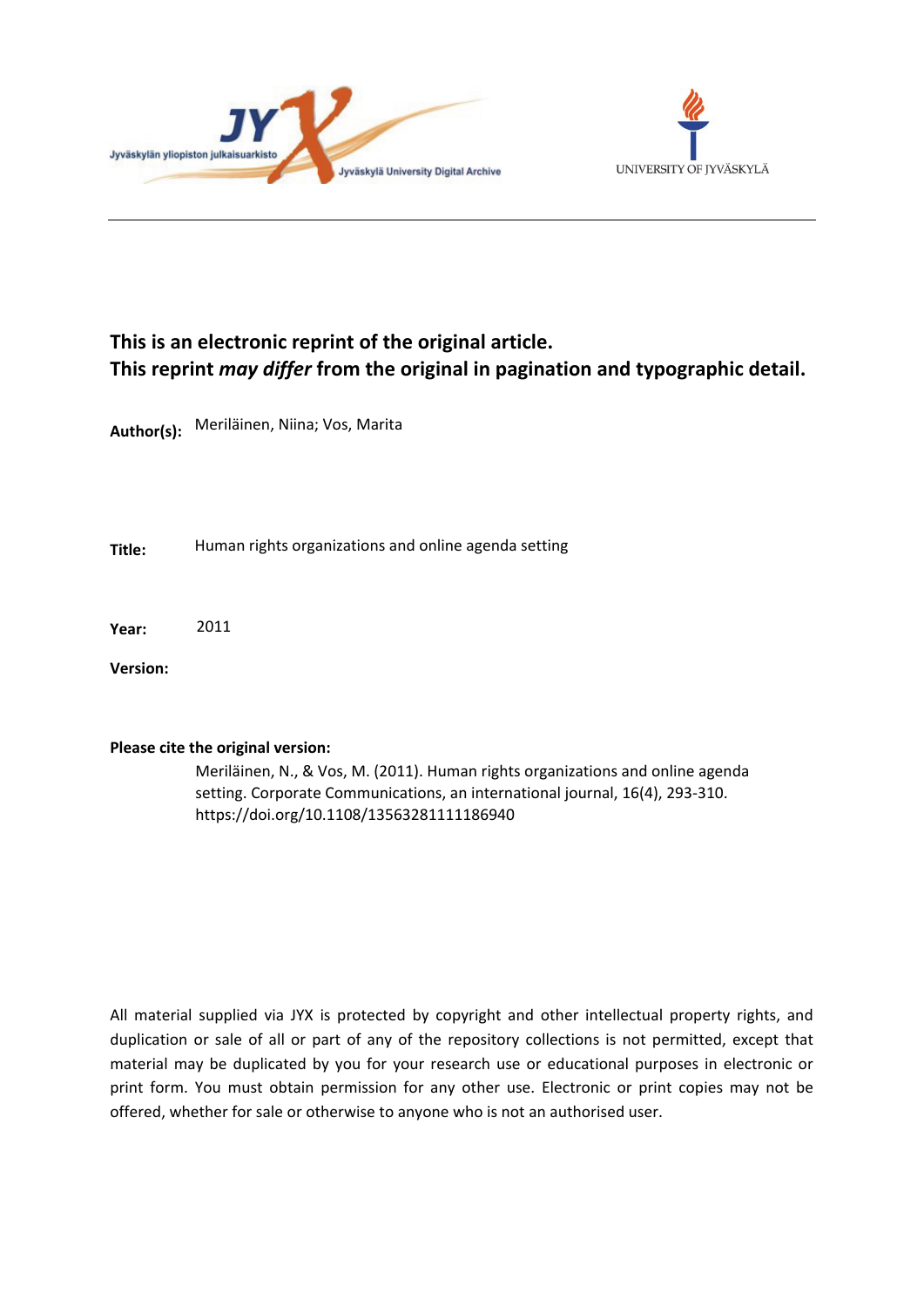### **Human rights organizations and online agenda setting**

*NiinaMeriläinen and Marita Vos, University of Jyväskylä, Finland* 

### Abstract

**Purpose –** The purpose of this paper is to better understand agenda setting by international human rights organizations in the online environment and at the same time contribute to agenda-setting theory. The role of non-governmental organizations (NGOs) in the area of human rights is clarified, and agenda-setting and related concepts are discussed.

**Design/Methodology/Approach** – The study focuses on how attention is drawn to human rights issues in online communication by Human Rights Watch (HRW) and Amnesty International. A content analysis of online forums of HRW and Amnesty International was conducted by monitoring their web sites and Facebook and Twitter pages over a period of 3 months. In addition, two expert interviews with representatives of Amnesty Finland were conducted to better understand how the organization's online communication activities relate to its policies in drawing attention to human rights.

**Findings –** Based on this study, drawing attention to human rights issues is a goal that leads to active online communication. NGOs aim at attracting attention to their issues online by initiating a dialogue via online forums and motivating the public to participate in activities that may influence the media and the political agenda. The existing agenda-setting research tends to emphasize the role of journalists in setting the public agenda, and mentions NGOs primarily as a source for journalists and as a political player. The online environment shows, however, that that these NGOs mostly aim at setting the public agenda to create social change, while the media and political agenda are also not forgotten.

**Research limitations/implications –** This study suggests that the interdependence of the media, public and political agendas is more complex than has thus far been considered in agenda-setting theory, especially in the current online environment. It investigates online agenda-setting by two international NGOs, but does not discuss the role of the media or the public at large in their relationship with these NGOs. As this study has a limited time-frame, a content analysis over a longer period and interviews with representatives of a wider variety of NGOs could be a next step. Future research could also compare the online communication of NGOs with that of profit organisations.

**Practical implications –** The findings show how agenda setting is supported by intricate multiplatform activities in the present-day online environment by the organizations studied in order to initiate a dialogue on societal issues. This suggests that in the online environment, the media, public and political agendas are becoming increasingly interrelated and within this triangle the public agenda seems to be gaining further in importance.

**Originality/value –** The impact that NGOs have on today's society is growing, and hence studying their online agenda setting is valuable from the perspective of corporate communication. International NGOs early on recognised the value of online communication.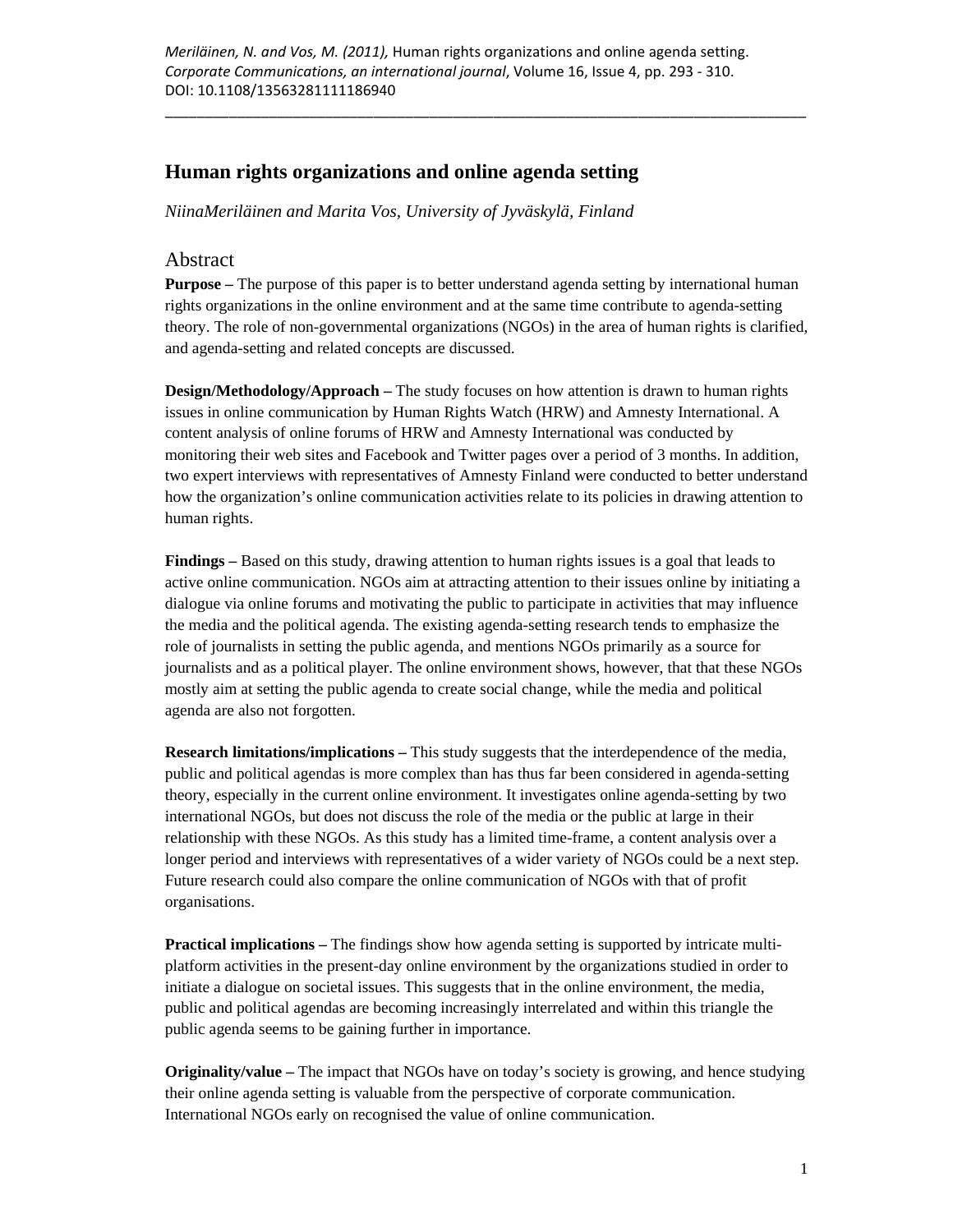**Keywords –** Agenda setting, social media, Internet, human rights, NGOs. **Paper type -** Research paper

## **1. Introduction**

Globalization has changed the environment in which international non-governmental organizations (NGOs) function. The changing environment calls for new agenda-setting tactics and online communication strategies. Currently, many NGOs are searching for ways to reach large public groups, companies and governments globally. In order to do so, NGOs must distinguish themselves from competing organizations.

An essential aim for NGOs is to get their messages onto the media, public and political agendas. In this way issues can become salient in the arena of public debate. Moreover, NGOs can initiate social change by using online communication and inviting the public to participate in debate on an issue. Through issue salience and public debate, NGOs can attract more people and invite them to participate in grass-root level activities, including activism. Thus, the role of NGOs in the public arena can grow, as can their impact on political agendas. Also, NGOs can influence decision-makers directly, thereby becoming part of the legislative process regarding issues of relevance to them.

Earlier, agenda-setting theory showed how the media agenda may influence the public agenda (DeFleur and Ball-Rokeach, 1989), while more recently researchers have pointed to the interdependence that subsists between the media, public and political agendas (Young and McCarthy, 2009). Thus far, the role of companies has mainly been mentioned as a source for journalists, while interest groups have been mentioned in relation to the political agenda. The emphasis has been on understanding the role of the press in setting the public agenda, which in turn could influence the political agenda. However, nowadays the prevalence of online communication channels creates opportunities for organizations to interact directly with publics. This study examines the phenomenon of agenda setting in the online environment from the perspective of NGOs.

The study combines a literature study with some empirical research, a content analysis of online platforms and expert interviews. Its purpose is to enhance understanding of agenda setting in the online environment by international human rights organizations. The study focuses on two NGOs, Amnesty International and Human Rights Watch (HRW), and how they draw attention to human rights issues. These NGOs were selected for the reason that they are the biggest and most well-known international human rights organizations.

### **1.1 The role of NGOs**

Non-governmental organisations, NGOs, are "private, non-profit, professional organizations, with a distinctive legal character, concerned with public welfare goals" (Clarke, 1998: 36). Commonly, NGOs not only focus on welfare but also on a wider array of societal issues, including e.g. nature protection and animal rights. The field of NGOs and their operations is hard to classify, since these organizations are very diverse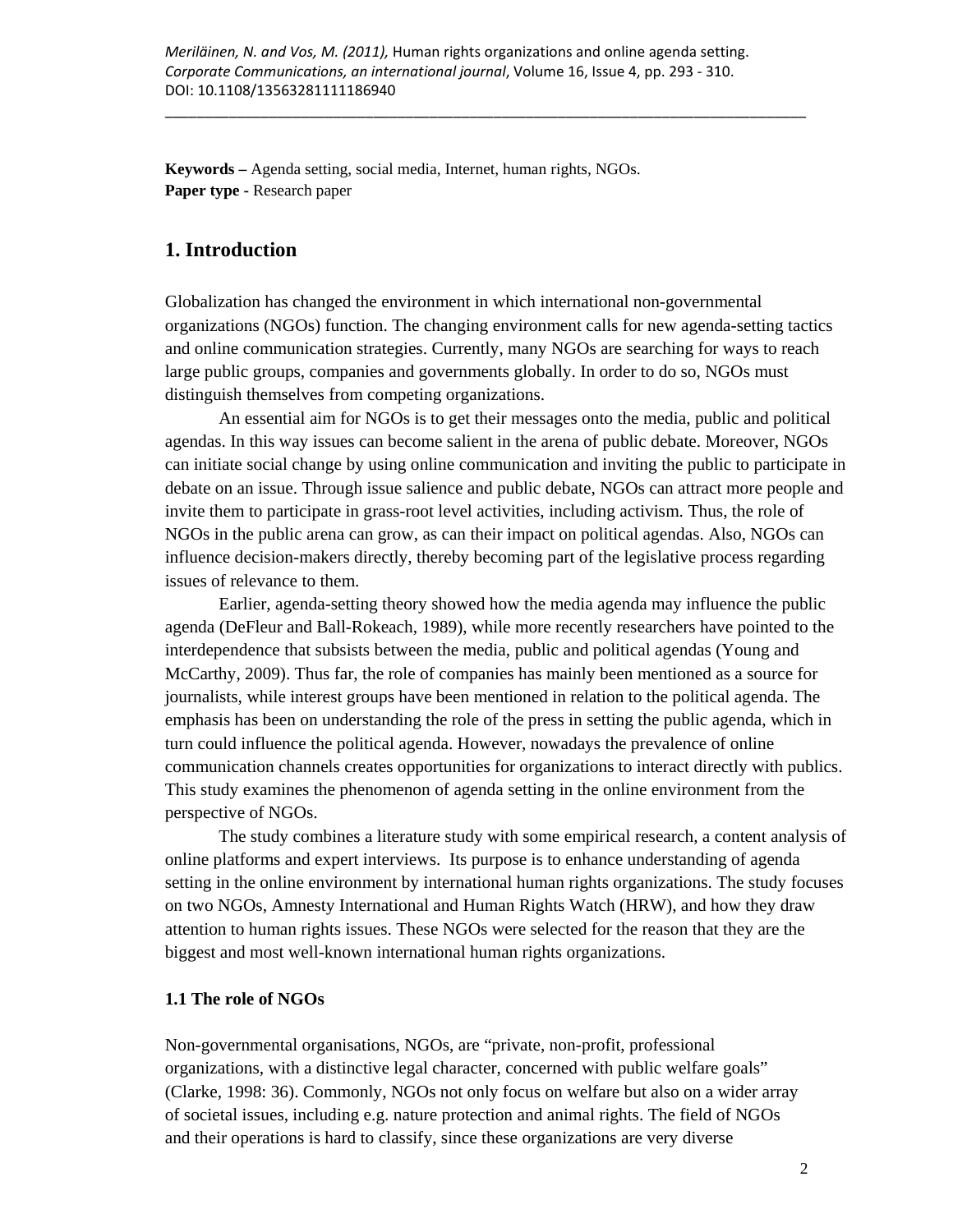(Brinkerhoff and Brinkerhoff, 2002). According to Bob (2002), many researchers see NGOs as moral entrepreneurs rather than organisations. The role of NGOs as a countervailing power is created by mobilizing public support and bringing sensitive issues to public and political notice. They often make the impossible possible, by doing what governments cannot or will not do (Simmons, 1998).

\_\_\_\_\_\_\_\_\_\_\_\_\_\_\_\_\_\_\_\_\_\_\_\_\_\_\_\_\_\_\_\_\_\_\_\_\_\_\_\_\_\_\_\_\_\_\_\_\_\_\_\_\_\_\_\_\_\_\_\_\_\_\_\_\_\_\_\_\_\_\_\_\_\_\_\_\_\_\_\_

It is clear that many societal problems cannot be solved by governments or profit organizations alone (Brinkerhoff and Brinkerhoff, 2002). Nowadays NGOs are included in the decision-making process. They urge governments and profit organisations to respect human rights and include local development programs in their organizational operations (Evuleocha, 2005; Dhir, 2007). Financial freedom is undoubtedly a resource for NGOs, as also are legitimacy, information and knowledge (Yanacopulos, 2005).

NGOs may feel that societal change cannot be initiated at government level but only from the bottom up. The more people NGOs can attract in support of their operations, the more power they may have in the eyes of decision-makers. It is the public that can create change processes (Goss, 2001), and therefore NGOs encourage public participation at the grass-roots level, including the public in their operations, e.g. by writing letters, framing petitions, and organizing demonstrations and user boycotts (Scholte, 1999).

NGOs function differently from profit organisations, since they seek political impact instead of profits (Blood, 2004). Despite their differences, profit organizations and NGOs also share similarities. NGOs and profit organizations both seek to generate attention to topics related to their goals. The fact that NGOs market products, i.e. campaigns and ideologies (Blood, 2004), forces them to distinguish themselves from other NGOs, their competitors. There are signs that this competition has weakened the support for and effectiveness of many NGOs (Ohanyan, 2009).

Undoubtedly, NGOs have power in the global arena, if not politically, then as pressure groups. As a result, some observers fear they may evolve from watchdogs and grass-root movements into power holders. Moreover, NGOs may not be governed democratically. But although they may also suffer from elitism and bureaucracy, in recent years NGOs have provided solutions to problems without being perceived as interfering (Hoffman, 2004). NGOs initiate discussion about societal issues, thus enhancing dialogue between the public and decisionmakers. Human rights organizations aim at social change by drawing attention to human rights violations.

The General Assembly of the United Nations presented the Universal Declaration of Human Rights in December 10, 1948, just two years after the end of the Second World War. The declaration has been adopted by almost all of the member countries. However, it is not legally binding and human rights violations are common and occur in every part of the world. Indeed there is little will to protect basic human rights in many countries (Spini and Doise, 1998). Although dictators and hostile governments may ignore human rights, they also seek to maintain a positive image in the global arena and cannot fully silence human rights NGOs (Hofstede and Hofstede, 2005). Human rights organizations try to generate attention to human rights and initiate discussion on sensitive issues such as human trafficking. This paper is focused on agenda setting and how this is addressed in online communication by human rights NGOs.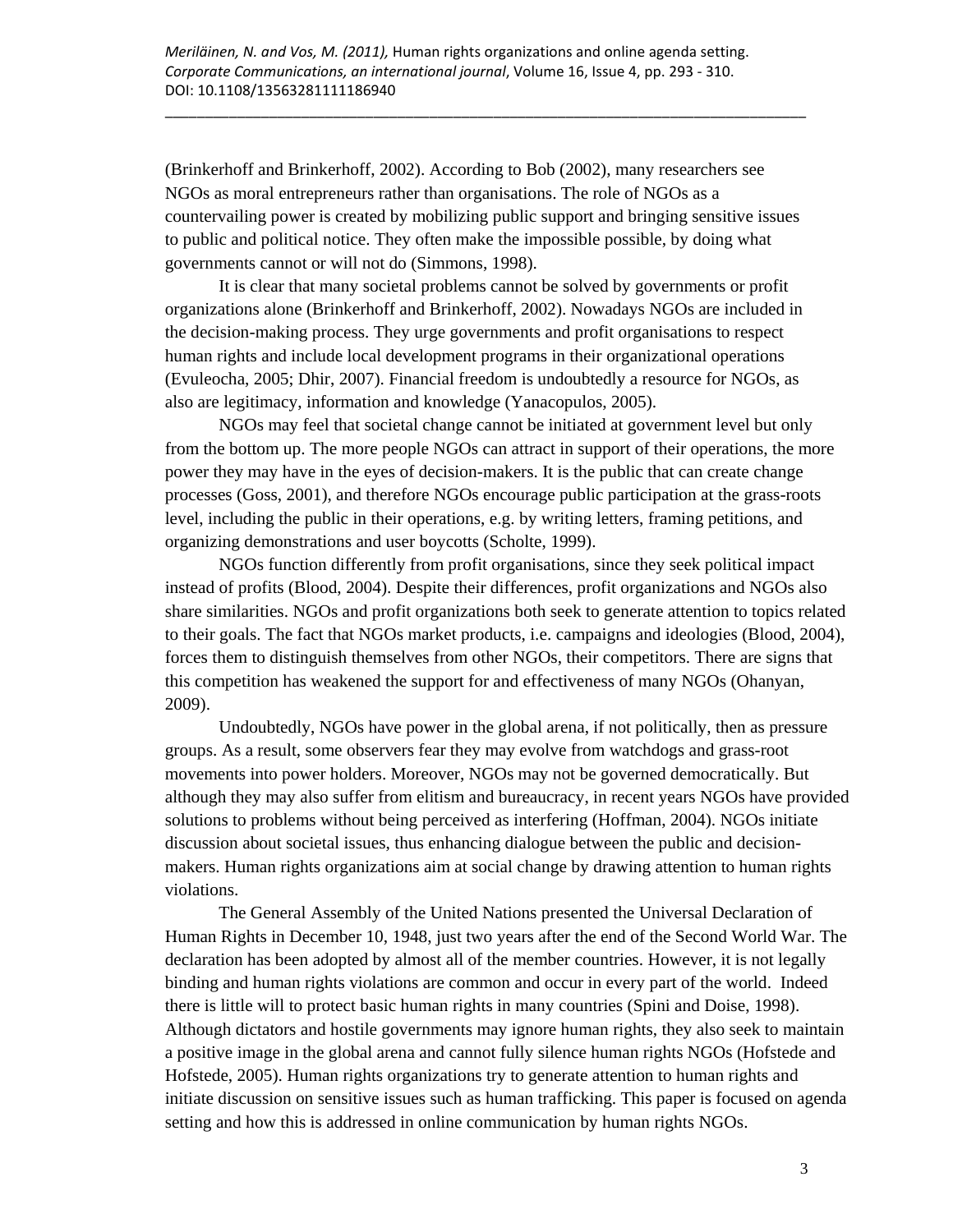### **1.2 Agenda setting**

To understand how human rights organizations draw attention to human rights issues, the agenda-setting theory is utilized. The theory of agenda setting, which was proposed by McCombs and Shaw (1972) on the basis of earlier work by, e.g., Lippmann (1922), postulates that a clear connection exists between news media coverage and public opinion. The basic assumption of the agenda-setting theory is that the news media in particular, more than the media in general, have an influence on public opinion (Sheafer and Weimann, 2005).

This does not mean that the press is successful in swaying their audience to adopt a certain point of view, but rather that there is a high level of correspondence between the amount of coverage given to issues and the level of importance assigned to these issues by people who have been exposed to media reports (DeFleur and Ball-Rokeach, 1989). An agenda is a list of issues discussed and ranked according to their importance. In agenda setting, the salience of issues or objects viewed in the news media is transferred to the public as knowledge (McCombs and Reynolds, 2002). Agenda-setting theory explains how issues reported in the media can become important among the public. In other words: what the media report, people at large may see as more important. When reporting issues, the media add emphasis to some of these (Sheafer, 2007). The coverage of issues by the media has an effect, but the level of salience that an issues gains varies from one issue to another (Dunaway, Branton and Abrajano, 2010; Walgrave, Soroka, Nuytemans, 2008).

To understand agenda setting, priming and framing are important concepts. In priming, the media repeat and emphasize the importance of issues and, this way, particular issues appear more relevant in the eyes of the public (Weaver, 2007). Framing stresses certain aspects of issues over others, and thus it is a selective process (Lecheler and De Vreese, 2010). It occurs when the particular way in which issues are characterized in the media has an influence on how they are understood by the audience (Scheufele and Tewksbury, 2007). Through priming and framing, the mass media shape the audience's views on issues (Entman, 2007).

Through the media agenda, journalists can influence which issues are high not only on the public but also on the political agenda. The media, public and political agendas are interrelated. Weaver (1990) suggests that the media agenda is, in fact, formed together by politicians, their advisors and journalists. In this way, the agendas of the public, the media and the decision-makers are unified (Young and McCarthy, 2009). However, the time lag for interagenda influence remains debatable, as there is no conclusive evidence showing how long it takes for an issue to become salient in another agenda (Stroud and Kenski, 2007; Winter and Eyal, 1981). Consequently, the media are not the only agenda setters: "the public and the news media are joint participants in the agenda-setting process" (McCombs, 1997: 437).

Uscinski (2009) argues that the classical agenda-setting theory leads to overestimation of the power of the media to influence public opinion, and proposes the concept of an audiencedriven framework, where the public influences the media. In audience-driven agenda setting, issues discussed by the public lead the media to adjust their agenda. Much research on agenda setting indeed focuses on the role of the news media, and although journalists create the agenda of the news media, the reality is more complex as many actors are involved in agenda setting. Journalists are approached by various sources attempting to get their issues on the media agenda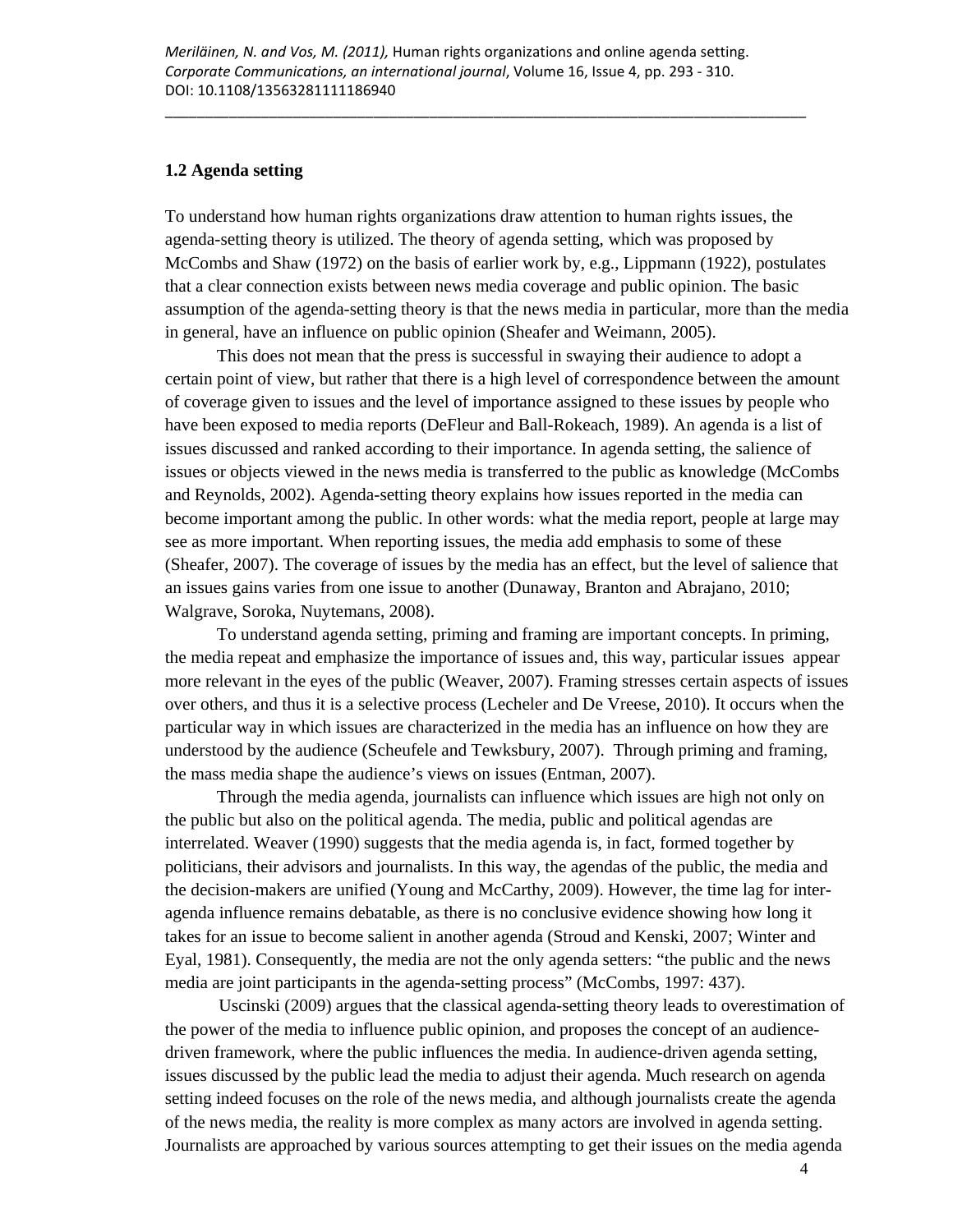(Moreno and Kiousis, 2009). Where the agenda-setting literature mentions the role of organizations, it is mainly as sources for journalists or in relation to the political agenda. As agenda setting is an important goal of NGOs, especially for human rights organizations that need to generate attention to human rights violations, investigating their agenda setting may bring a fresh perspective to the debate. This is even more the case in the online environment. The prevalence of online communication may change the current agenda hierarchy and thus the interrelations between the media, public and political agendas.

### **1.3 Online communication and agenda setting**

Online communication has challenged traditional media outlets as the universal agenda-setting outlet (Meraz, 2009). It has become the new mass medium (Roberts, Wanta and Dzwo, 2002). According to Wallsten (2007), the public, through blogs and other social media, can shape the media agenda, but this is not self-evident and tends to be issue-related. Online communication has benefited international NGOs since it is a useful tool for mobilizing people across borders, allowing discussion among several participants (Kiely, 2005). NGOs also organize events, using online communication, to get their issues on the media agenda. With newsworthy events, they find themselves competing for space in the media (Oliver and Maney, 2000). The competition for a slot in the news is fierce, which is why NGOs could benefit from alternative independent 'news outlets' on the Internet.

There are also other reasons for favouring online communication. The Internet offers greater visibility and an opportunity to make direct connections (Fortunati, Sarrica, O'Sullivan, Balcytiene, Harro-Loit, Macgregor, Roussou, Salaverría, deLuca , 2009). If the media or politicians are unaware of or reluctant to discuss human rights violations, then individual people and NGOs have the possibility to speak about these issues online. Online communication offers individuals, groups, journalists, politicians and organizations a lively platform, e.g. to express opinions and connect with like-minded people. Internet users can discuss issues and subsequently influence agenda setting (Roberts, Wanta and Dzwo, 2002).

Naturally, the online media do not, in any way, have absolute power or autonomy. Selective exposure (Hutchings, 2001; Mendelsohn, 1973) also exists in online communication. If bloggers are not discussing issues deemed important, they may be excluded from the media and political debate (Wallsten, 2007). Similarly, issues that do not attract much interest in online discussions may not be seen as pressing or worthy of the public's interest, and as a consequence are not transferred to the media agenda by journalists (Uscinski, 2009).

Human rights organizations attempt to have their issues perceived as salient and worthy of attention. Media and initiative campaigns can be used to increase public awareness and understanding of issues (Tolbert, McNeal and Smith, 2003). In this paper online communication is investigated to find out how human rights organizations draw attention to their key issues using internet platforms.

# **2. Methodology**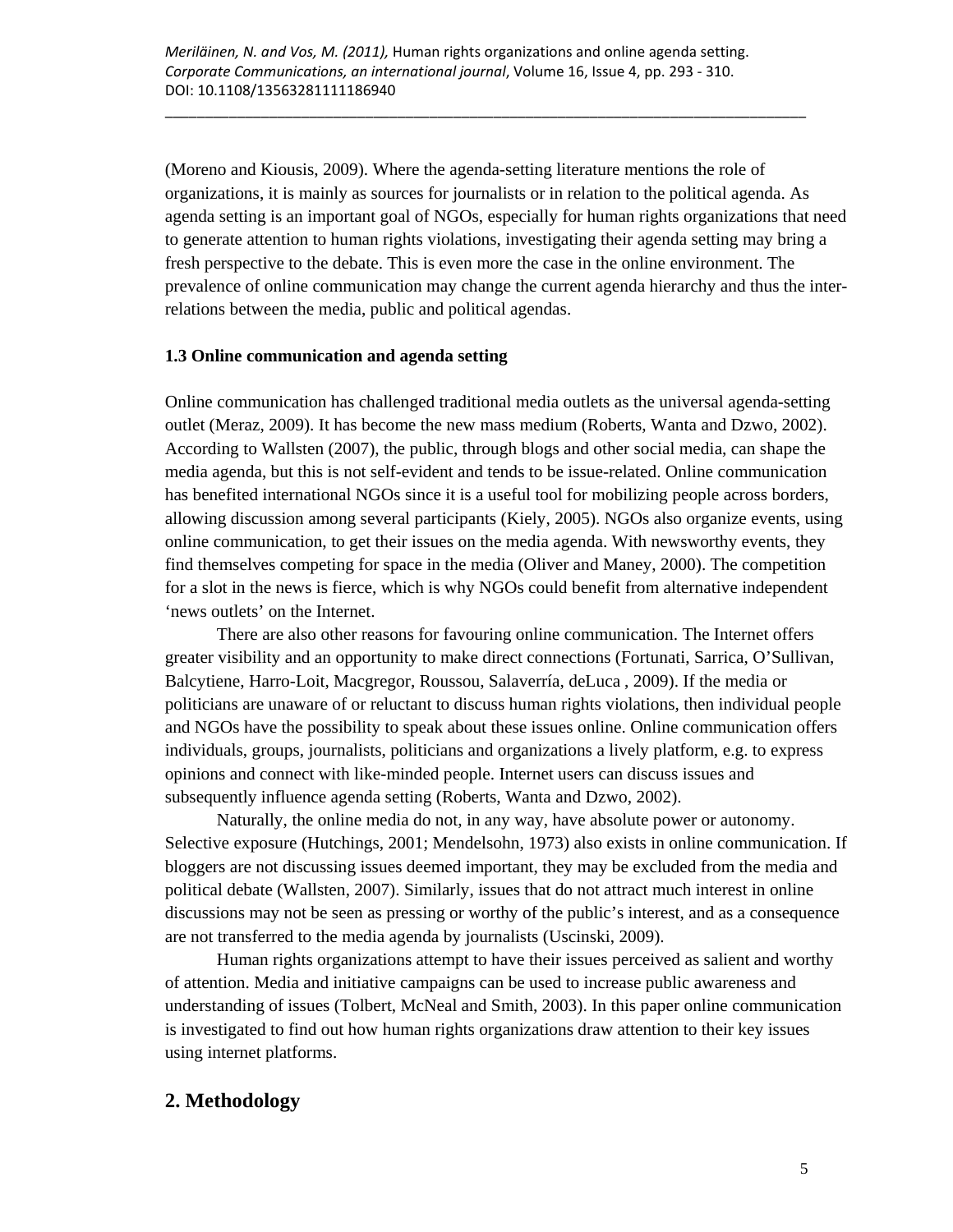This study aims at understanding agenda setting by international human rights organizations in the online environment. The research problem is how human rights organizations draw attention to human rights issues on the Internet. This is addressed by two research questions. RQ1: What online communication activities are used by human rights organizations to initiate interaction on human rights issues? RQ2: How are the online communication activities of human rights organizations linked with organizational agenda-setting policies?

The study focused on online communication by Human Rights Watch (HRW) and Amnesty International, since they are the two most well-known and biggest international human rights NGOs, both have a long history, and both combine their own research with action-taking. HRW was established in 1978, after the creation of Helsinki Watch, to support citizen groups by monitoring governments in the Soviet sphere of influence as well as to shed light on human rights violations. In 1988, after the creation of multiple area Watches, they formally adopted the name Human Rights Watch. The headquarters of Human Rights Watch is located in New York, USA.

The foundation of Amnesty International (Amnesty) in 1961 was initiated by the article 'The Forgotten Prisoners' by the British lawyer Peter Benenson in the Observer. The article addressed the imprisonment of two Portuguese students, who were imprisoned for raising their wine glasses in a toast to freedom. After the article had also been published in many other newspapers, thousands of people all around the world offered to help. Amnesty's general secretariat is located in London, the United Kingdom.

To answer the first research question a content analysis of the online communication platforms of HRW and Amnesty International was conducted. The aim was to see how both organizations utilize online means of communication. By checking the organizational web pages it became clear that both organizations actively used Facebook and Twitter, and thus these platforms were also included in the investigation. Over a period of 3 months the organizations' web sites and their Facebook and Twitter pages were monitored (RQ1).

To answer the second research question, two expert-interviews with representatives of Amnesty Finland were conducted to better understand how the organization's online communication activities further the organization's goal of drawing attention to human rights issues and in this way support its agenda setting (RQ2). Although it was not possible to obtain cooperation for an interview with HRW, the organizations were deemed similar enough to provide insight into the purpose of their online activities and how their agenda setting is supported by online communication. However, to improve the reliability of the results, the similarities and differences between the two organizations were addressed in the interviews with representatives of Amnesty.

### **2.1 Content analysis**

To investigate the online communication by HWR and Amnesty a content analysis of their respective Internet sites and Facebook and Twitter pages was conducted (for the web addresses see tables 1 and 2). The aim was to monitor how both organizations utilize online communication in a qualitative analysis. The researchers collected the data over a three-month period, from mid-February to mid-May 2010. The Internet sites, Facebook and Twitter pages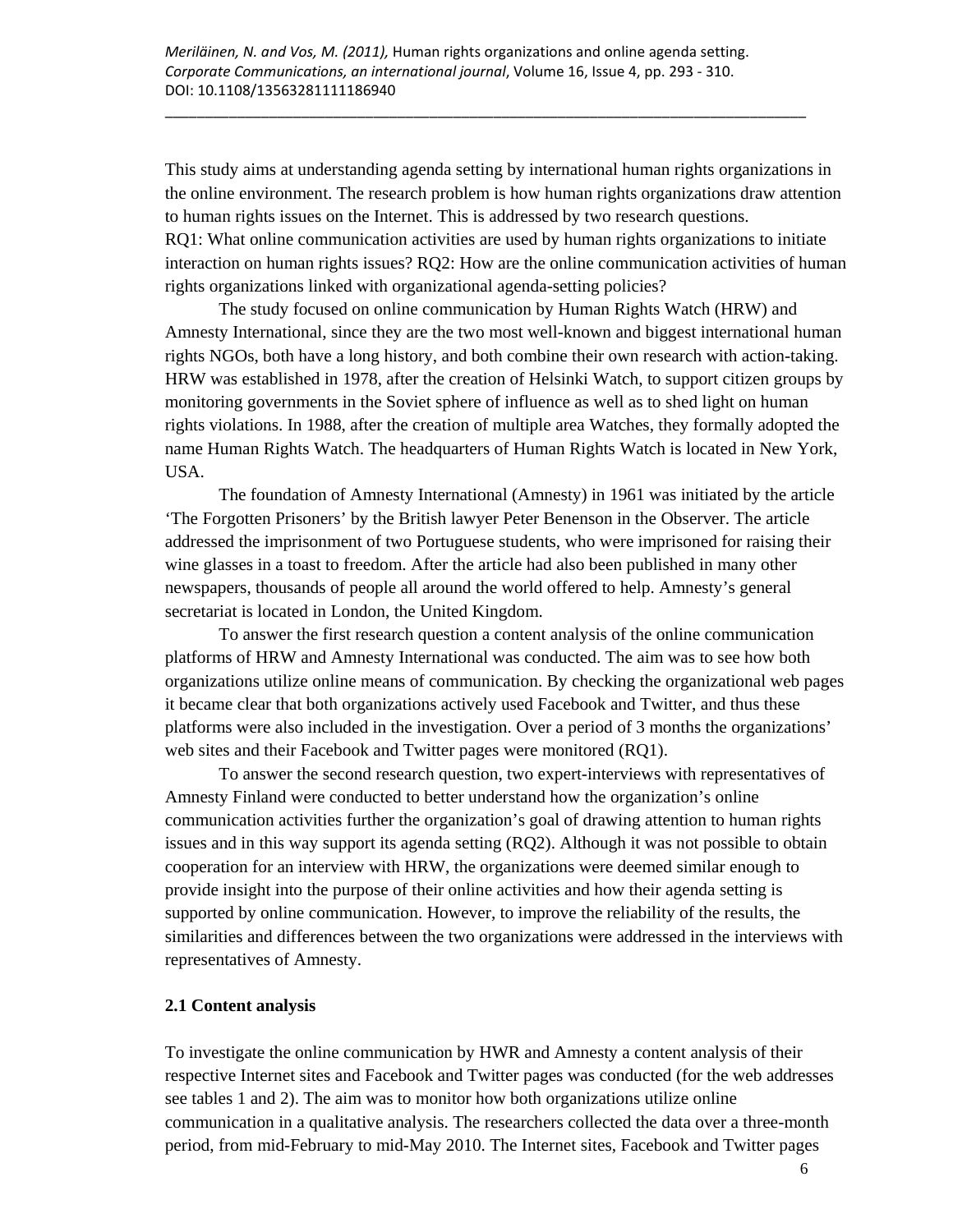were visited twice a week, on Monday and Friday. On the Internet sites the news and report sections and the links that were included in those sections were observed. On Facebook and Twitter, the posts and tweets, including links, were analysed. The researchers' role in relation to the research topic was silent and non-participatory.

\_\_\_\_\_\_\_\_\_\_\_\_\_\_\_\_\_\_\_\_\_\_\_\_\_\_\_\_\_\_\_\_\_\_\_\_\_\_\_\_\_\_\_\_\_\_\_\_\_\_\_\_\_\_\_\_\_\_\_\_\_\_\_\_\_\_\_\_\_\_\_\_\_\_\_\_\_\_\_\_

The findings were coded according to groups of variables for further analysis, focusing on: (1) the kind of content found; (2) style of language; (3) how the web platforms were linked; and (4) whether discussion was generated among users. The content of the three online platforms was monitored simultaneously to see if there were similarities in messages and connections between the online forums. During the three-month observation period a weekly summary of the content was displayed in a table format using Excel spread sheet software, one file for each organization. The Internet site, Facebook and Twitter were in rows while the above-mentioned groups of variables formed the columns of the Excel file. The observations were made to describe the online communication activities of HRW and Amnesty International, and see how the web platforms initiated interaction on human rights issues.

### **2.2 Expert interviews**

To understand how online communication activities serve the organizational aim of drawing further attention to human rights issues, two expert interviews with representatives of Amnesty Finland were conducted. It was not possible to obtain cooperation for an interview with HRW; however, the similarities and differences between the organizations were addressed in the Amnesty interviews. The first interview was with an expert in online communication from Amnesty Finland and focused on how the organization utilizes online communication, while the second interview was with the executive director of Amnesty Finland and focused on how the organization's online activities contribute to its policies in drawing attention to human rights issues.

Both of the semi-structured interviews lasted one hour and were recorded with the consent of the interviewees. The first interview addressed: (1) the NGO and its communication goals, (2) the NGO's agenda setting and online communication. The questions for the second interview addressed: (1) the NGO and agenda setting, (2) its goals, target audiences, and role in society. During the interviews, additional questions were asked, turning the interviews into a free-flowing discussion. One of the researchers served as interviewer. After the interviews, the collected data were transcribed and qualitatively analyzed by the researchers, focusing on online communication strategies and their relation to achieving the goal of drawing attention to human rights issues. For the purpose of the study the answers were translated.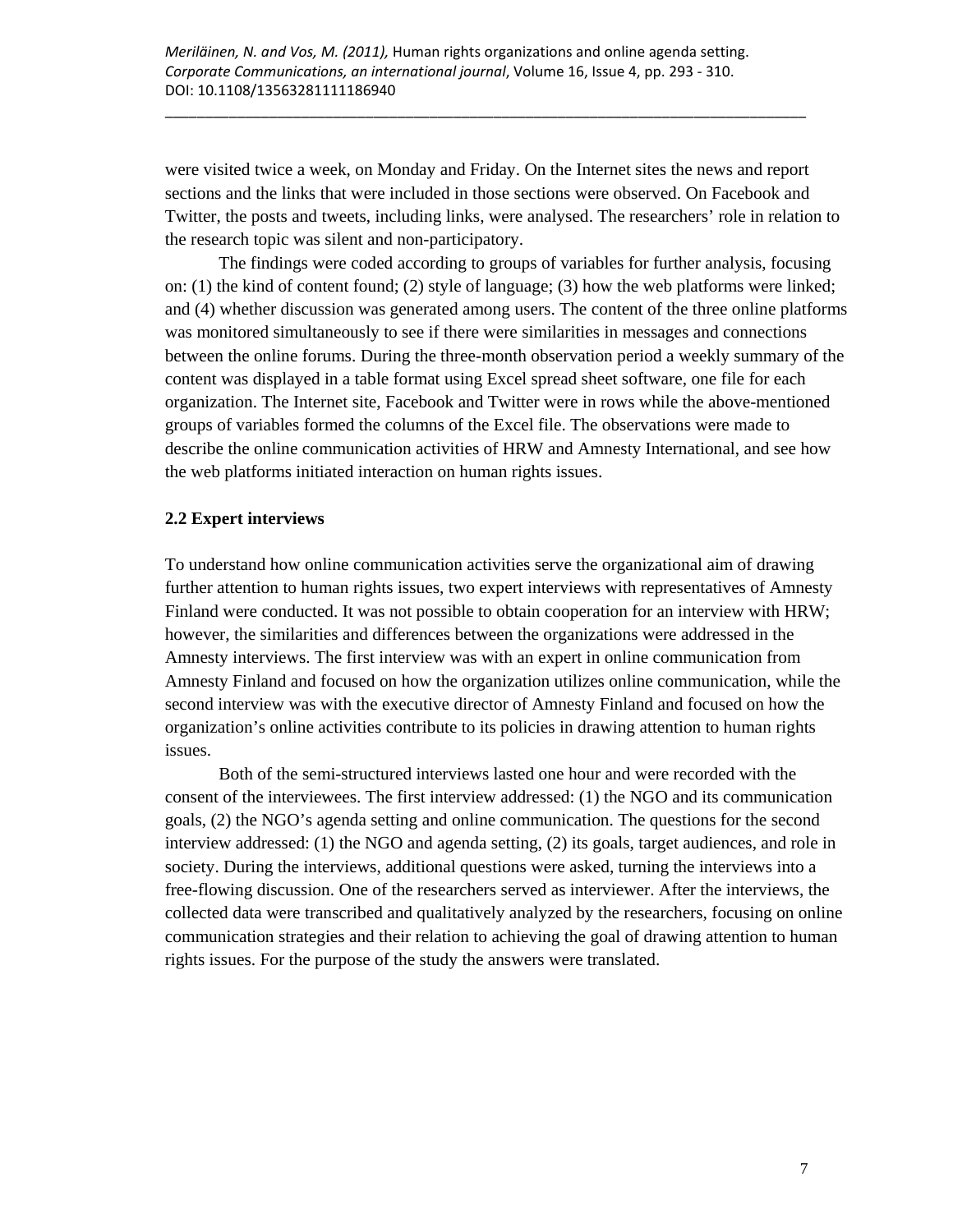# **3. Results**

The mixed method study threw light on how these human rights NGOs used communication and agenda setting on the Internet to further their policies.

# **3.1 Content analysis**

During the observation period, the international online forums of both international human rights organizations showed considerable activity. The findings for the Internet page, Facebook and Twitter will be explained below, first for HRW and then for Amnesty International.

### **3.1.1 Online communication by HRW**

Table 1 shows an overview of the international online forums of HRW, based on the analysis of the Internet content during the three-month monitoring period.

| Main web site:  | www.hrw.org (287 posts)                                                   |  |
|-----------------|---------------------------------------------------------------------------|--|
| $(1)$ Content   | Formal, lengthy documents, annual and topical reports as PDF files,       |  |
|                 | interviews, videos, and links                                             |  |
| $(2)$ Style     | Official reporting style, offering information and news stories depending |  |
|                 | on their content; also available e.g. in Dutch, French, Arabic, Russian,  |  |
|                 | and Spanish                                                               |  |
| $(3)$ Links     | Present in various news items; often to previous stories or               |  |
|                 | news items on HRW's web sites, videos, interviews, letters, and           |  |
|                 | sometimes to outside web sites                                            |  |
| (4) Discussion  | No discussion, but information provided on 16 groups of topics including  |  |
|                 | multiple issues; also available by region; one section on taking action;  |  |
|                 | almost all the topics were updated once or twice a week                   |  |
| Facebook:       | www.facebook.com/HumanRightsWatch (148 posts)                             |  |
| $(1)$ Content   | International Slogan: "Tyranny has a witness";                            |  |
|                 | short news items, with links to external sites                            |  |
| $(2)$ Style     | Official and brief                                                        |  |
| $(3)$ Links     | Links are available to multiple external sites, mainly to hrw.org,        |  |
|                 | on each post                                                              |  |
| (4) Discussion  | Many posts generated discussion among Facebook users;                     |  |
|                 | many posts received between 1-103 comments and likes between              |  |
|                 | 19 and 119                                                                |  |
| <b>Twitter:</b> | http://twitter.com/hrw (349 tweets)                                       |  |
| $(1)$ Content   | Short items of news and information, only 140 signs allowed               |  |
| $(2)$ Style     | Brief and detailed                                                        |  |
| $(3)$ Links     | Every tweet has links, most often to hrw.org                              |  |
| (4) Discussion  | No notable discussion, tweets linked to other twitter accounts            |  |

**Table 1 Overview of the investigated international online platforms of Human Rights Watch**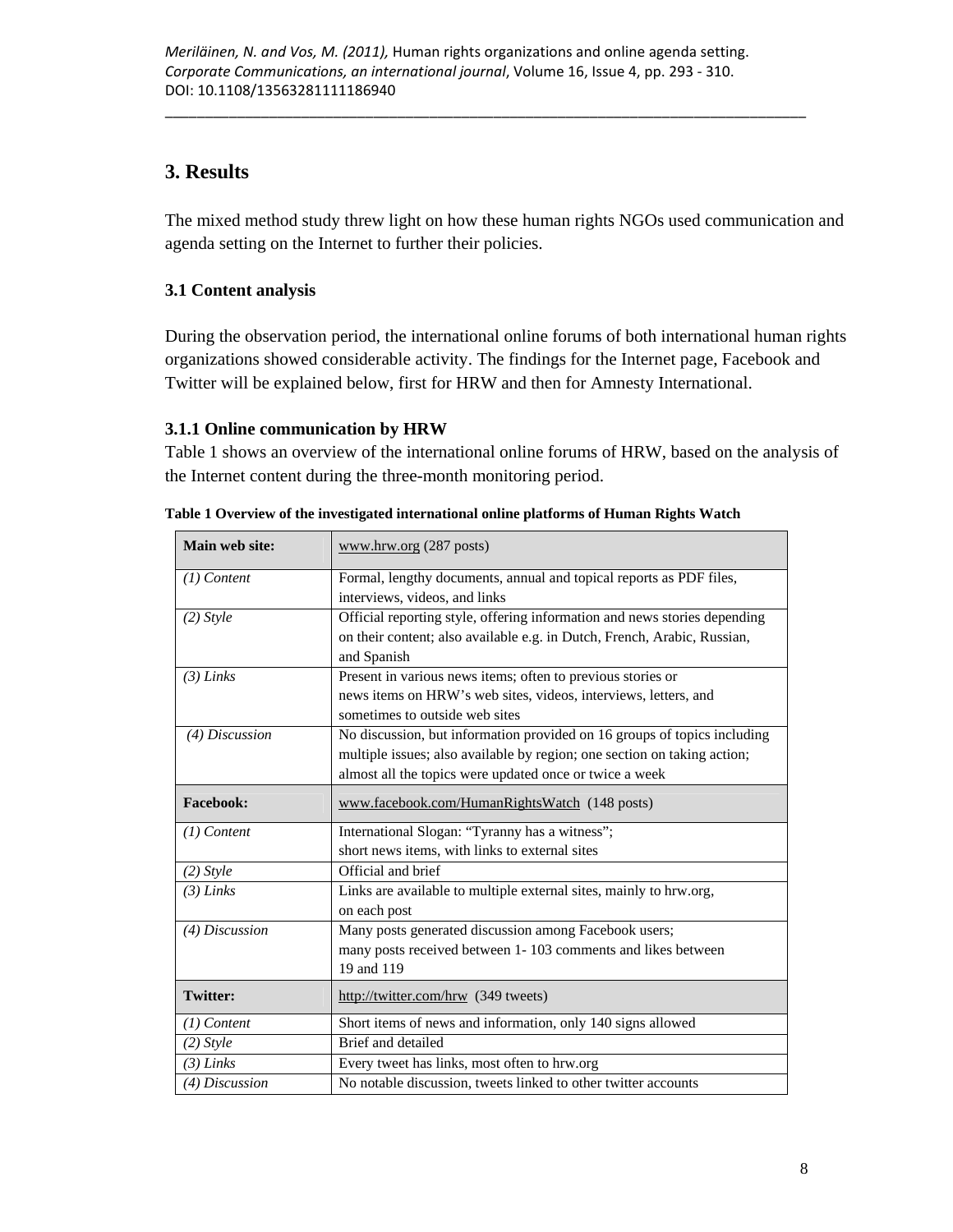### **HRW's web site**

On its web site, HRW represents itself as a researcher, informant and official human rights expert. It provides research reports based on investigations of human rights issues and violations, in this way sharing information with the wider public and promoting awareness rather than direct participation. HRW's Facebook and Twitter provide people with information in an informal environment, and invite them to visit the main web site www.hrw.org for more detailed and 'official' information. During the period 287 news postings were made. As mentioned before, they were analysed according to the kind of content found, the style of the language, how the web platforms were linked and whether discussion was generated among users.

All the materials, including texts, photos, videos and reports, provided information in a neutral, matter-of-fact way. The *content* provided was based on research conducted by HRW's researchers in the field. The pictures and video clips had some dramatic content, but with a clear intent to inform. These photos and videos included information on human rights violations, as well as on the life of refugees and persecuted people.

In *style*, *w*hat emerged clearly from scrutiny of the HRW web site www.hrw.org was the formal quality of the language used. The texts on research and the policy side of human rights work were presented with an official sounding tone, although the analysed section was titled news and reports. Often, versions in other languages were available.

Many of the news items and reports had *links*, such as videos or reports made by HRW for e.g. the United Nations.

The web site showed no *discussion* but detailed information on 16 groups of topics. The topics varied from arms to women's rights. Also, issues were available by region. There was one section on the web site where the users could read about eight special cases, sign pre-written petitions or find out whom to contact in order to take action. The most updated posts were: Children's rights, ESC (economic, social and cultural rights), Counterterrorism, Torture and Women's rights.

#### **HRW's Facebook and Twitter**

HRW takes a strong stand on the top of its Facebook page with the slogan "Tyranny has a witness". By this means HRW is cast in the role of that witness, as an authority on human rights issues exposing human rights violators.

The *content* of the pages consisted of brief news items that linked to external pages for background information. During the observation period 148 posts and 349 tweets were made.

In *style,* the Facebook and Twitter posts were short and compact, indicating that the messages were urgent and inviting people to learn more.

All news items contained *links* to external sites, such as HRW's main web site, YouTube videos, and events supported or recommended by HRW. Users were directed from one site to another, ultimately visiting Facebook, Twitter and the main Internet site.

The Facebook pages included *discussion* of many campaigns; while some news items were accompanied by brief comments, discussion mostly was initiated by the users themselves, not HRW. Some news items generated active comments, varying from just one comment to 103 comments. In their comments, the public often openly and passionately shared opinions and provided many external links. On Twitter, discussion was not notably present.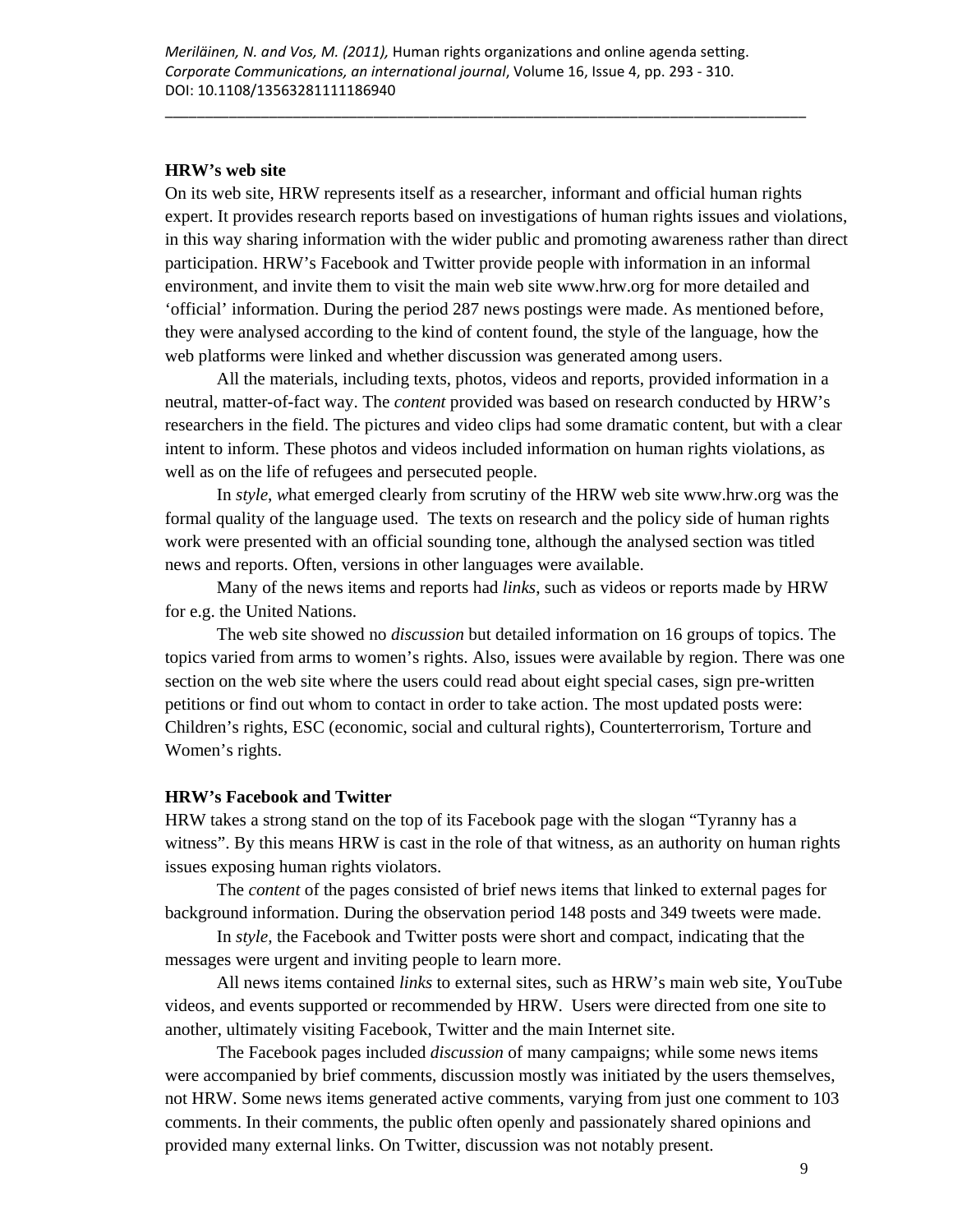It can be concluded that HRW makes active use of online communication, creating interaction with members of the public. All of the online tools were used by HRW once a day, or more, and it was only on rare occasions that tweets, Facebook posts or news bulletins were absent. The main web site stresses research results and detailed formal information, while on Facebook and Twitter short messages invite users to find out more. When a new report was posted on www.hrw.org, it was soon mentioned in a tweet and/or Facebook post. In this way, all the online forums were combined to form a single multi-platform online tool.

### **3.1.2 Online communication by Amnesty International**

Table 1 shows an overview of the international online forums of Amnesty International, based on the analysis of the Internet content during the three-month monitoring period.

| Main web site:   | www.amnesty.org (163 posts)                                                 |  |
|------------------|-----------------------------------------------------------------------------|--|
| $(1)$ Content    | Formal, lengthy documents, special and topical reports as PDF files, links  |  |
|                  | included in some news, special sections for videos and good news            |  |
| $(2)$ Style      | Official reporting style, offering information and news stories depending   |  |
|                  | on their content; also available e.g. in Dutch, French, Arabic, Russian,    |  |
|                  | and Spanish                                                                 |  |
| $(3)$ Links      | Present in various news items; often to previous stories or                 |  |
|                  | news items on Amnesty's web sites, videos, interviews, letters, and         |  |
|                  | sometimes to outside web sites                                              |  |
| $(4)$ Discussion | No discussion, but information provided on 27 groups of topics including    |  |
|                  | multiple issues; also available by region; sections on joining in, donating |  |
|                  | and taking action; almost all the topics were updated once or twice a week. |  |
| <b>Facebook:</b> | www.facebook.com/pages//Amnesty/111658128847068 (126 posts)                 |  |
| $(1)$ Content    | Amnesty US Slogan: "Fighting the bad guys since 1961";                      |  |
|                  | short news items, with links to external sites                              |  |
| $(2)$ Style      | Official and brief                                                          |  |
| $(3)$ Links      | Links are available to multiple external sites, mainly to amnesty.org,      |  |
|                  | on each post                                                                |  |
| (4) Discussion   | Many posts generated discussion among Facebook users;                       |  |
|                  | many posts received between 1 to over 100 replies and likes between 3-251.  |  |
| <b>Twitter:</b>  | http://twitter.com/AmnestyOnline (270 tweets)                               |  |
| (1) Content      | Short items of news and information, only 140 signs allowed, 260 tweets     |  |
| $(2)$ Style      | Brief and detailed                                                          |  |
| $(3)$ Links      | Every tweet has a link, often to www.amnesty.org                            |  |
| (4) Discussion   | No notable discussion, tweets linked to other twitter accounts              |  |

**Table 2 Overview of the investigated international online platforms of Amnesty International (USA)** 

### **Amnesty's web site**

The web site of Amnesty International shows many similarities with the web site of HRW. Amnesty has three aims: to research human rights violations, report about these violations and generate activism. On Amnesty's web site these three roles have their own sections. On the web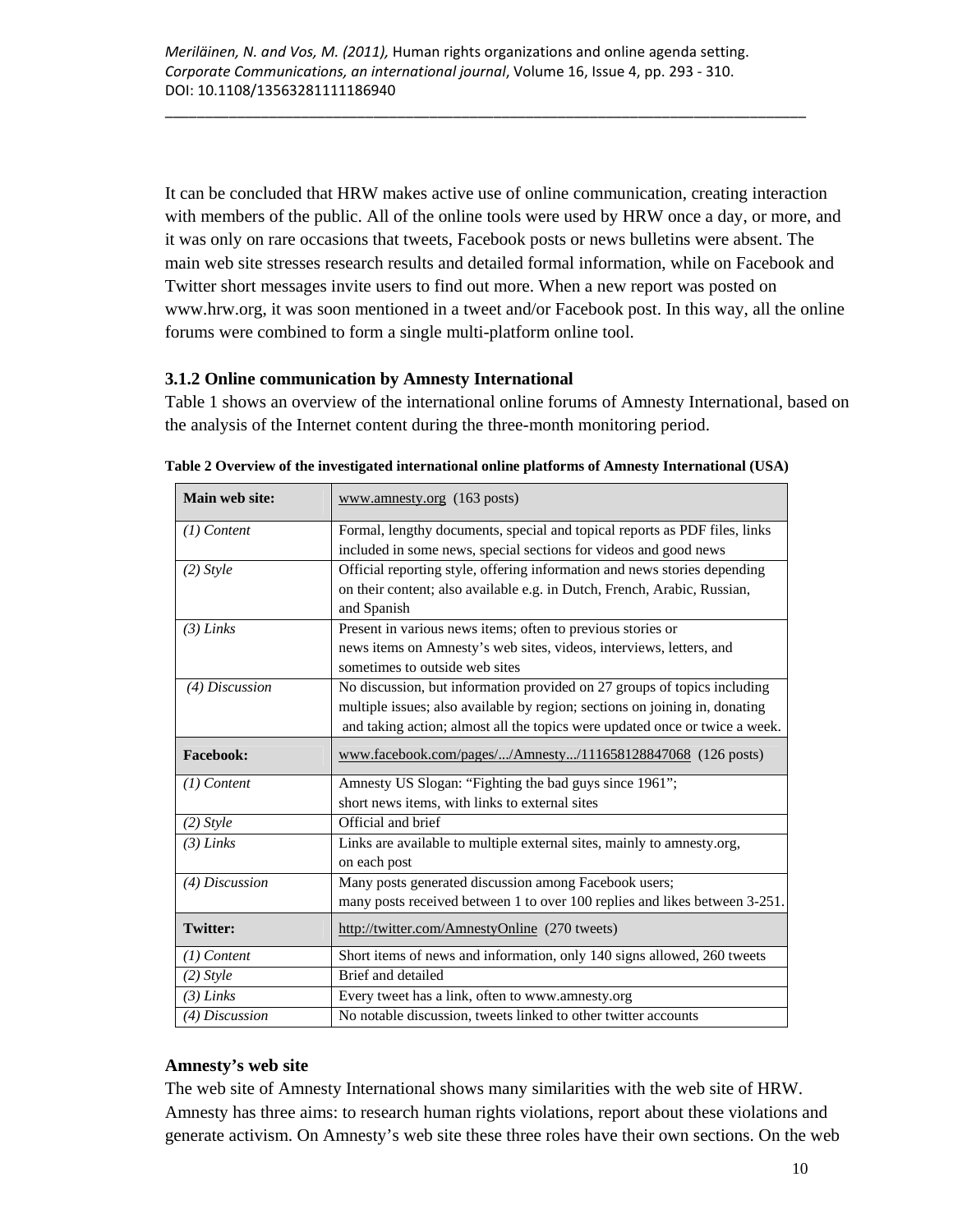site Amnesty share their research results in detailed news stories and special reports. Amnesty's Facebook and Twitter offer quick news bulletins and urge people to participate in events and sign petitions, while inviting people to visit the web site www.amnesty.org for more 'official' information. During the period 163 news postings were made.

\_\_\_\_\_\_\_\_\_\_\_\_\_\_\_\_\_\_\_\_\_\_\_\_\_\_\_\_\_\_\_\_\_\_\_\_\_\_\_\_\_\_\_\_\_\_\_\_\_\_\_\_\_\_\_\_\_\_\_\_\_\_\_\_\_\_\_\_\_\_\_\_\_\_\_\_\_\_\_\_

All the materials, such as texts, special reports, photos and videos, provided information in a neutral, matter-of-fact way. The *content* was based on research conducted by Amnesty's researchers and eye witnesses in the field in various countries. The photos and video clips had some dramatic content but with the intent to inform on human rights violations. The sections 'Donate' and 'Join' sought to persuade people to fund Amnesty's operations and join Amnesty's activism.

In s*tyle*, the information posted on Amnesty's web site www.amnesty.org was rather formal. Although Amnesty promotes activism, the texts based on its own research have an overall formal quality to position the organization as an authority on human rights issues. Often, information was available in various language versions.

Many of the news items and reports had *links*, to videos or reports made by Amnesty or e.g. the United Nations.

The web site contained no *discussion*, but detailed information was given on 27 groups of topics. The topics varied from the arms trade to violence against women. Also, news was available by region. There was section on the web site where the users could learn about how to take part in activism, sign pre-written petitions or donate money to Amnesty. The issues most addressed were: economic, cultural and social rights, women's rights and the rise of civil society in Africa and the Middle East.

### **Amnesty's Facebook and Twitter**

There are many similarities between Amnesty (USA) and HRW (USA) in the use of Facebook and Twitter. On Facebook, for example, Amnesty positions itself strongly with the slogan "Fighting the bad guys since 1961". By doing so, Amnesty is positioning itself in the role of an activist who is on the side of good. During the observation period Amnesty made 126 posts.

 The *content* of the pages consisted of brief news that linked to external pages for background and detailed information. There were 126 Facebook and 260 tweets made during the observation period.

In *style,* both the Facebook and Twitter posts were short, suggesting that the messages were urgent and inviting people to learn more about the issues in question.

All news items contained *links* to external sites, such as Amnesty's main web site, YouTube videos, e-petitions and events organised or recommended by Amnesty. Users were directed from one site to another, ultimately visiting Facebook, Twitter and the main Internet site.

The Facebook pages included *discussion* on many campaigns and contained invitations to events; while some news posts were accompanied by brief comments, discussion was mostly initiated by the users themselves, not Amnesty. Amnesty sometimes replied to comments. Some news generated active comments, varying from one to 119 comments. In their comments, the public shared heated and opinionated comments with some external links. On Twitter, discussion was not visible, just a few re-tweets.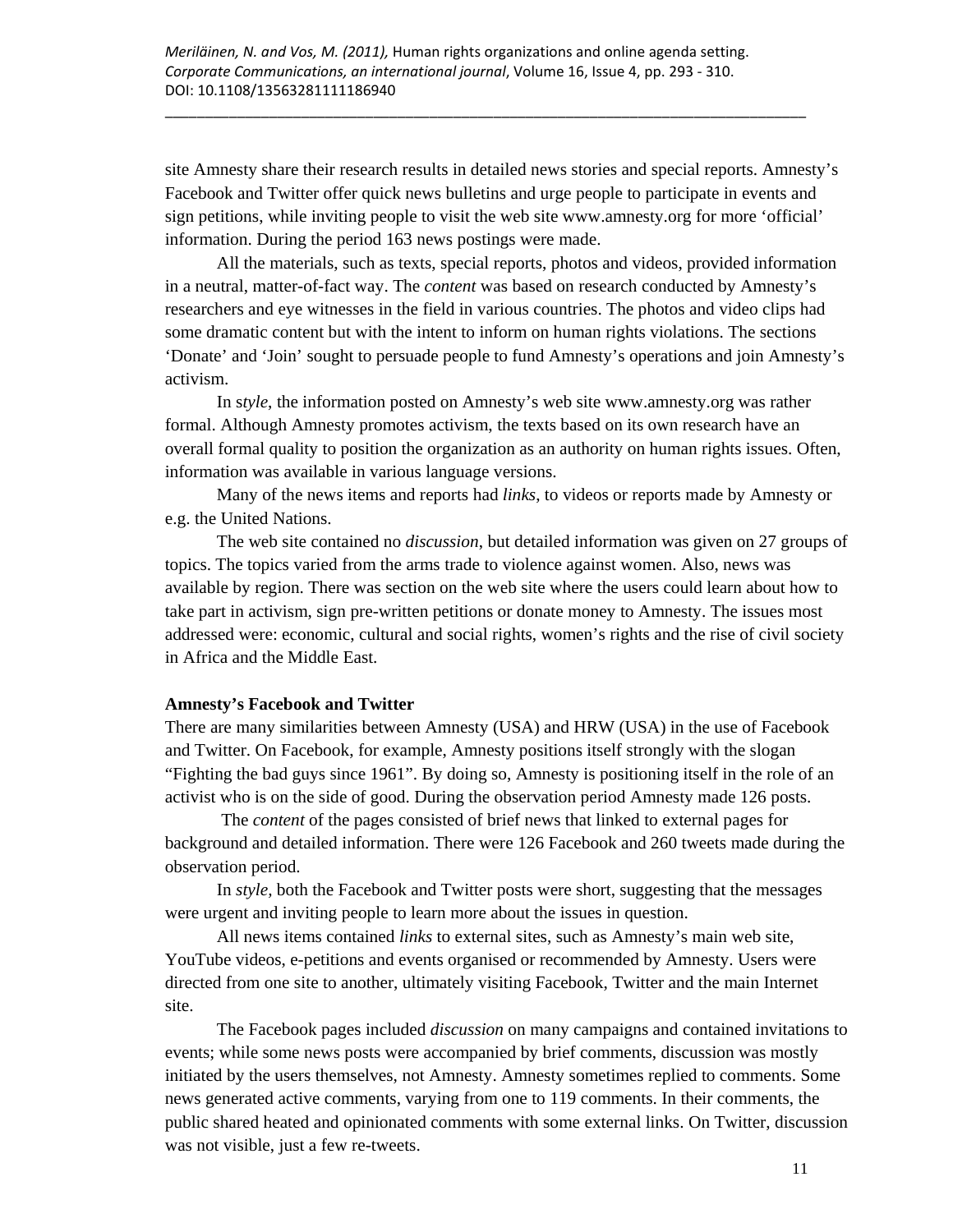It can be concluded that Amnesty uses online communication by creating multiplatform space online to promote human rights issues. Amnesty seeks to create activism while it disseminates its research results online. It updates its online tools almost daily; only on rare occasions were tweets, Facebook posts or news bulletins absent. The main web site stresses research and activism, and how individuals can have an impact on human rights performance, while donations can also play a part in activism. Amnesty's short messages in Facebook and Twitter invite users to find out more.

In sum, both human rights organizations combined all the online forums to construct an integrated multi-platform online tool. When, for example, a new report was posted on www.hrw.org or on www.amnesty.org, it was soon mentioned in a tweet and Facebook post. The emphasis on content was slightly different; Amnesty also promoted activism next to research in its online forums, whereas HRW focused primarily on research.

### **3.2 Interview results**

In the expert interviews, the relation of the online communication strategies used to the overall policy goal of generating attention to human rights issues was investigated. First, the use by Amnesty of online media is examined and, second, the role of online communication in drawing attention to human rights issues.

### **3.2.1 Online media**

According to the interviewees Amnesty carefully plans its campaigns and means of communication to achieve pre-set goals and achieve the best possible effect. Amnesty Finland follows the same online communication strategy as Amnesty International. The organization feels that online forums can add to the traditional media, as journalists are not always willing to address issues that Amnesty sees as important. It realises, though, that getting its messages through is relatively easy as, according to the interviewee, the organization is one of the most trustworthy brands offering independent and reliable information on human rights.

The online media have had a lasting effect on how Amnesty shares information. The organization intensively uses online communication. Table 2 lists the aim and purpose of Amnesty's online communication channels and is based on information received from the interviewees. This clarifies how the different platforms, including both local and international web platforms, are intended to mesh.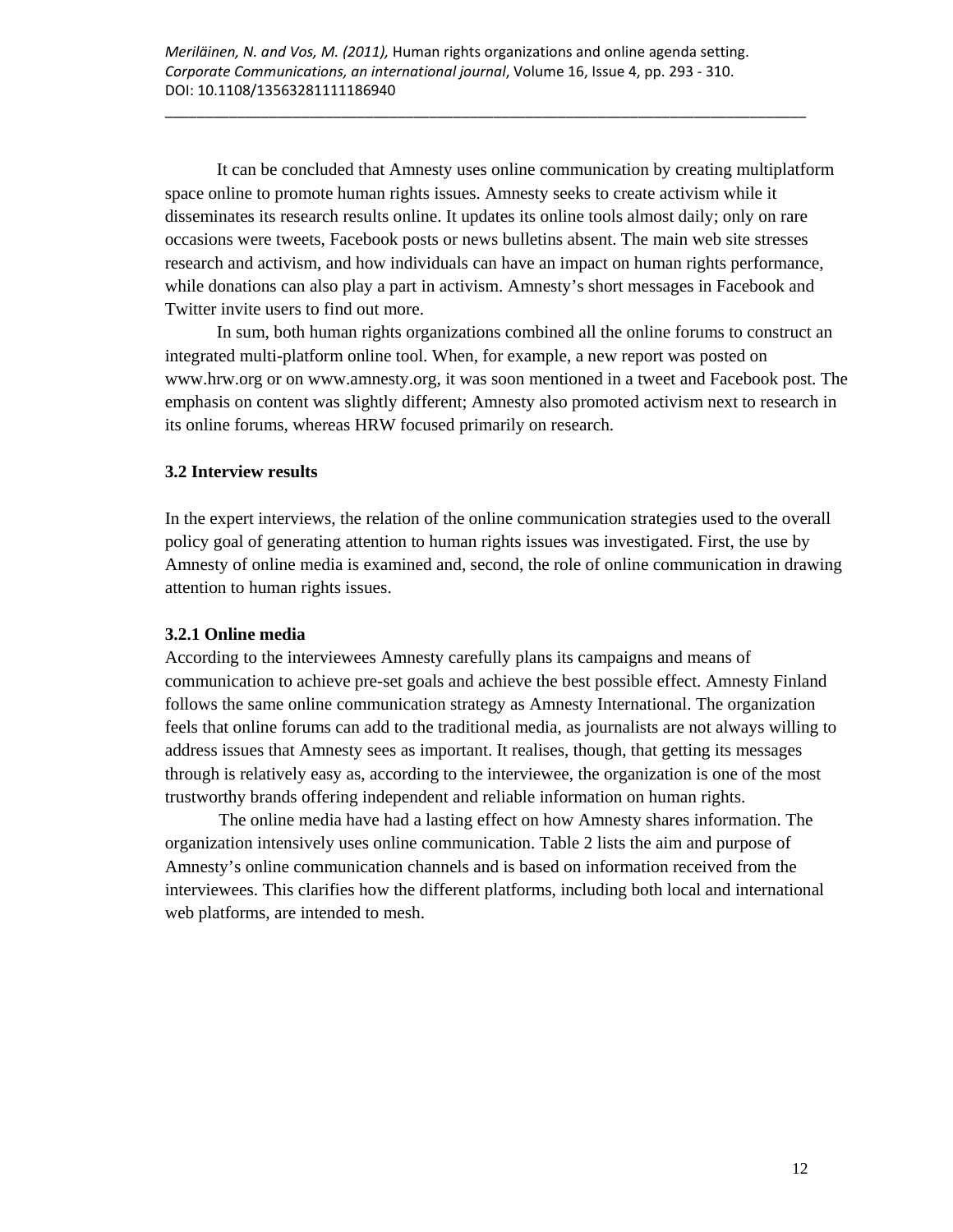| <b>Name</b>                                        | Aim and purpose                                               |
|----------------------------------------------------|---------------------------------------------------------------|
| Main web site www.amnesty.org                      | <b>Information channel</b>                                    |
| International                                      | All annual and campaign related reports and statements        |
|                                                    | can be found here. It serves as a library and database of     |
|                                                    | information on campaigns, and also gives details on how to    |
|                                                    | donate money.                                                 |
| Local web site www.amnesty.fi                      | <b>Information and activism channel</b>                       |
| Finnish, similar web sites in other countries      | Information on campaigns and how to join campaigns.           |
|                                                    | Encourages civil activism and is also a channel for financial |
|                                                    | contributions.                                                |
| Main Facebook page                                 | <b>Information and activism channel</b>                       |
| www.facebook.com/pages//Amnesty/111658128847068    | Information on campaigns and brief news items.                |
| International                                      | Encourages action-taking and participation, such as           |
|                                                    | signing petitions and visiting the main forum (amnesty.org)   |
|                                                    | for more information.                                         |
| Local Facebook page                                | <b>Information and activism channel.</b>                      |
| www.facebook.com/pages//Amnesty/134934386349       | Used for quick sharing of information, when something needs   |
| Finnish                                            | to be addressed regarding a human rights situation.           |
|                                                    | It has three main purposes:                                   |
|                                                    | (1) Information on up-to-date news and events,                |
|                                                    | (2) Event notifications and invitations, and                  |
|                                                    | (3) Quick action-taking requests.                             |
|                                                    | It encourages action-taking and participation:                |
|                                                    | signing petitions and visiting the main forum (amnesty.fi)    |
|                                                    | for more information.                                         |
| Main Twitter page http://twitter.com/AmnestyOnline | Quick information and notification channel                    |
| International                                      | Short news items and interesting issues. Direct links to      |
|                                                    | a new site, often to other twitter pages or additional        |
|                                                    | Amnesty forums, e.g. Amnesty.org and                          |
|                                                    | Amnesty.org.uk.                                               |
| Local Twitter http://twitter.com/amnestyfinland    | Quick information and notification channel                    |
| Finnish, similar web sites in other countries      | Channel for quick reactions. Used to share                    |
|                                                    | links and persuade people to visit Amnesty.fi to              |
|                                                    | find more information and sign petitions.                     |

#### **Table 3. Overview of Amnesty's online platforms**

According to the interviewees Amnesty uses multiplatform tactics online. The main sites, both international and Finnish, are used as databases. There, information on all Amnesty's campaigns can be found, annual and special reports downloaded, and financial donations made. While the main sites are used for information libraries and databases, the Facebook and Twitter pages are used for quick reactions on topical issues.

*"We use Facebook in three ways: to inform people about large scale topical issues, to inform about current events/demonstrations, and to ask for quick participation when something is wrong. Facebook is a very useful gadget for quick requests. Of course we also get an idea of what people think about us though Facebook."* 

*"There are no international limitations or guidelines as to how to use the social media. We can basically do how we see fit. Then, of course, we have unofficial fan sites on*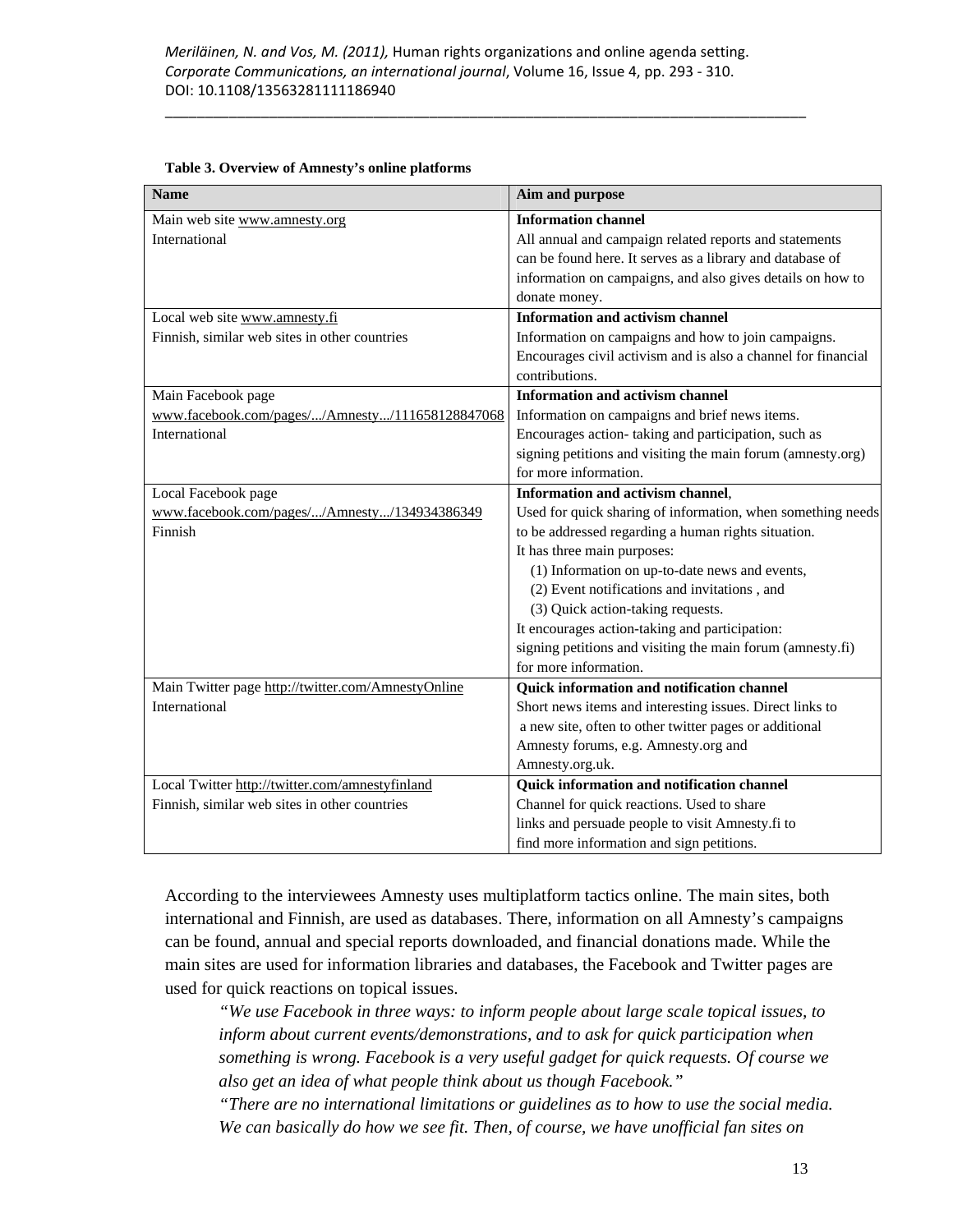*Facebook, where we as an organization have no say in the content. But they are quite funny."* 

However, Facebook and Twitter are not used as a tool for two-way communication but mainly for one-way information.

*"Of course, they are being monitored and (we) react to questions and answer them. To some extent, I try to tempt people to participate, but this is mostly done on Twitter. We use twitter to persuade people to visit our Amnesty.fi web site."* 

According to the interviewees, Amnesty has three main functions, in which online communication has an essential role: (1) to research human rights; (2) to report human rights violations; and (3) to generate activism on the grass-roots level. Although Amnesty has a stronger emphasis on activism than HRW, there are also many similarities and the multiplatform approach online is used by both organizations.

### **3.2.2 Amnesty and agenda setting**

Regarding its strategies, Amnesty follows the guidelines issued by its Secretariat in London. The objective is to ensure alignment in how the organization approaches its self-appointed task of improving human rights worldwide and initiating change in this way. However, the Amnesty organizations set up in different countries also have own strategies, approved in their annual meetings, on important issues.

*"Our methods are selected according to the issue. These issues are very diverse, e.g. if we are addressing the issue of a Chinese political prisoner, we may see it as important to implement direct action, since communication with the Chinese authorities will often simply not work. Then we ask people to sign a petition, which has proven effective, and then send these letters to the prison."* 

The interviewed executive director stated that the NGO's power comes from combining Amnesty's weight or legitimacy, and its civil activism. This way a change process can be initiated, or at least, decision-makers can, it is hoped, be reached. Activism, or grass-roots support, is valued by Amnesty. Given that human rights violations are big issues and widely condemned, Amnesty feels that the issues frame themselves and do not need PR to influence perception.

*"We don't have to frame or shape our core messages. We don't have to sell them or be 'juicy 'either. Human rights violations are such an important message. They are sent as they are. We don't want to shock people. That would change our role and would not be smart. We simply tell people 'here we have human rights violations; you can have an influence by writing a letter or coming to our event'. That is how we create contact with the people who take part into our operations."* 

Thus, Amnesty sees that all it needs is to get human rights higher on the agenda through getting people interested in these issues or willing to participate in Amnesty's campaigns. Online communication is an important means, next to media relations, to achieving this objective. The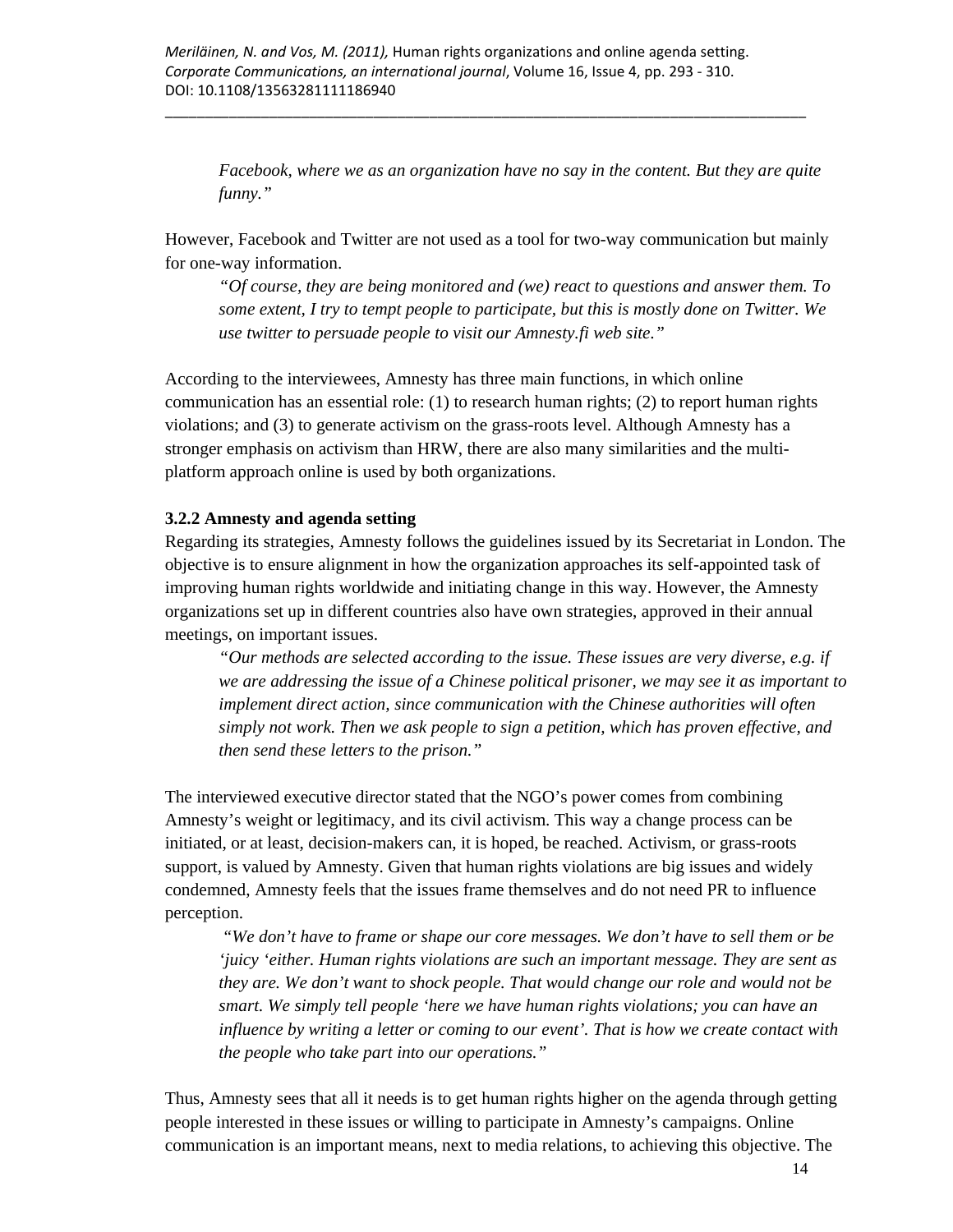NGO stresses that when people become aware of issues, societal change can occur, e.g. when people become active and sign petitions or send letters as a way of exerting pressure to end human rights violations. Most of Amnesty's messages are aimed at the general public, but the strategies chosen differ. For example, the Violence against Women ('Joku Raja') campaign, carried out in Finland, was aimed at raising awareness and changing the law in Finland regarding violence against women. As the issue is culturally engaging, and has not been widely discussed in the public arena, it required different methods.

*"Then we aim to achieve a dialogue, because it is the only way to get through. In situations like this, we can't use petitions or send letters to a man who has assaulted his wife. The situation requires different means to intervene. So, in this campaign there were elements of PR and information sending, seeking donations, and activism as well as lobbying. Also, we had an expert working solely with this campaign, doing influencing and research. This is how we think: if people become aware of human rights violations, some kind of change can occur."* 

The protection of human rights is a principle that many states have agreed to, but to put it into practice entails that attention be drawn to ongoing human rights violations. The interviewees stated that Amnesty has been very successful in bringing new issues onto the public, media and political agendas. Amnesty thus proclaims itself a permanent member of policy formation coalitions.

*"Disappearance (of people)... Amnesty was perhaps the organization that brought this issue onto the public agenda. The International arms trade treaty, no one was talking about it, or even interested. Amnesty started the advocacy work in 2001, arguing that this kind of treaty is needed. In 2003-04 the advocacy work expanded into a larger (public) campaign. In 2005 the UN started a process where the development work for this treaty began and eventually the member states would ratify the treaty. Hence, it was us who brought the issue onto the public agenda." "Our aim is to bring new issues onto agendas. It is equally important to us to react to existing issues."* 

Amnesty sees itself as provider of trustworthy information, as well as an initiator of volunteerbased activism. With its knowledge and with the public's participation, it informs decisionmakers and seeks political change. Amnesty and HRW both are clearly aware that they need to involve a wider audience to put human rights issues high on the agenda. This explains why they prioritize online communication and pay much attention to it, using multiplatform strategies that carefully inter-relate the information on their main web sites and in social media such as Facebook and Twitter.

### **4. Conclusion and discussion**

Human rights NGOs are regarded as experts on human rights issues. The UN resolution on human rights is valued, but it is not a legally binding document and human rights violations occur in all parts of the world. The two NGOs studied here seek to increase the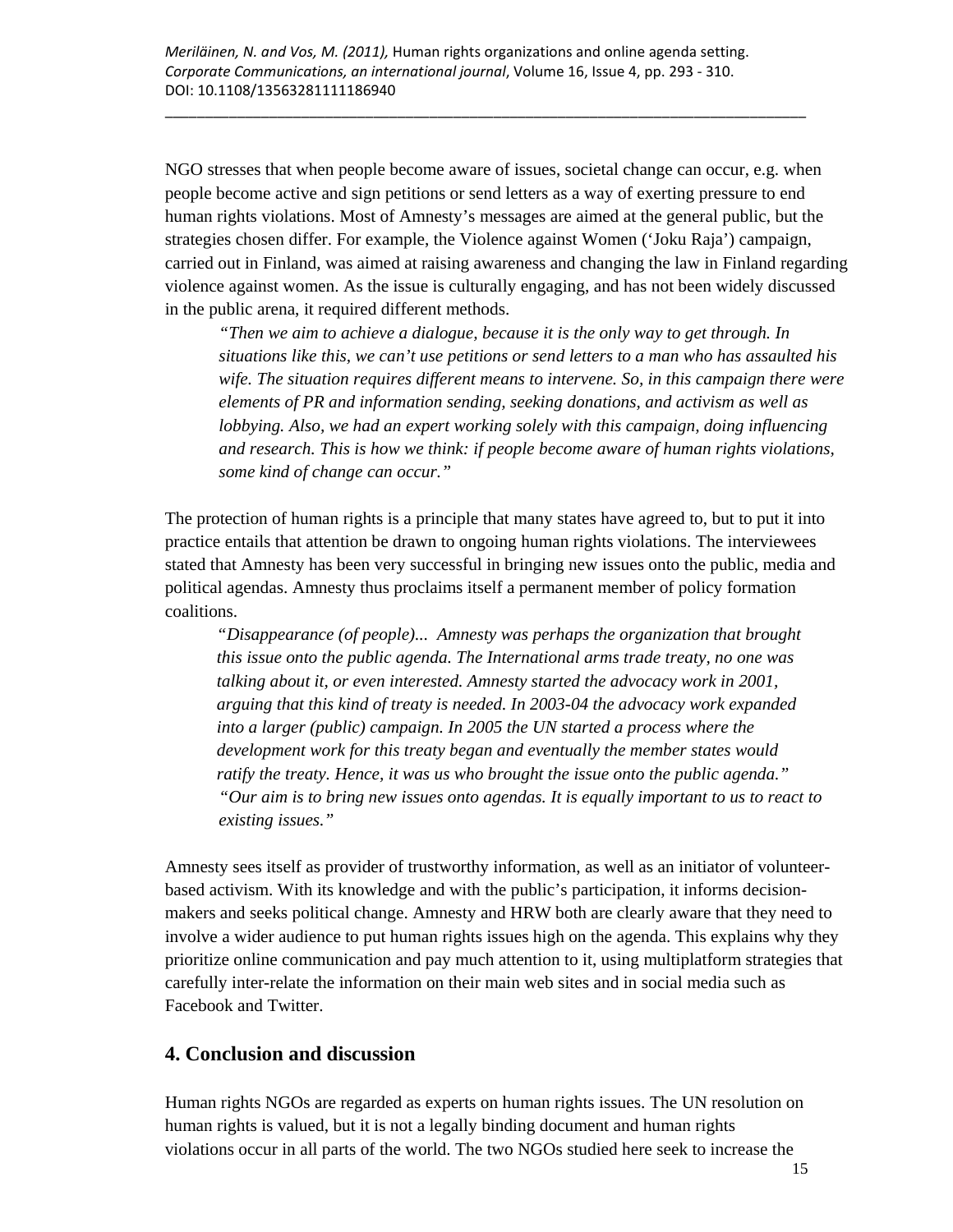salience of human rights issues and utilize the opportunities for agenda setting offered by the social media as an essential part of their operations. Both Amnesty and HRW carefully choose online communication strategies for maximum effect in order to initiate public debate. Both discuss their main issues in several online forums.

\_\_\_\_\_\_\_\_\_\_\_\_\_\_\_\_\_\_\_\_\_\_\_\_\_\_\_\_\_\_\_\_\_\_\_\_\_\_\_\_\_\_\_\_\_\_\_\_\_\_\_\_\_\_\_\_\_\_\_\_\_\_\_\_\_\_\_\_\_\_\_\_\_\_\_\_\_\_\_\_

NGOs mainly derive power from public participation (Scholte, 1999). They need to encourage the public to take part in their campaigns and sign their petitions, to enhance their value in the eyes of decision-makers. Thus, both human rights organizations have gone where the public is: online. The online forums are heavily used by both NGOs. They publish information online and function as content providers without journalistic gatekeeping. Both Amnesty and HRW utilize multiplatform strategies and may be more active online than many governments and business organizations. The main Internet sites serve as databases, providing all the NGO's official information. In addition, Facebook pages and Twitter are used to attract attention and invite people to visit the main site, and to take part in the public debate and activism.

The information on Facebook and Twitter is presented in short messages, strengthening the relevance of the issues, while triggering the curiosity of people to learn more. According to the Amnesty interviewees, social media are used encouraging people to learn more about human rights issues, generating activism and promoting demonstrations or events. The content analysis of the online tools used by HRW suggests that HRW has similar starting points for its communication, although online it focuses more on its role as an expert authority on the topic and less on generating activism.

Agenda setting may be seen as a precondition to be heard in society nowadays. The findings of this study demonstrate that human rights organizations promote information and grass-roots participation, as well as their value as research organizations. An emphasis on grassroots participation and research characterizes Amnesty, while HRW's online profile rather seems designed to fit their expert role in putting pressure on human rights violators through policy implementation.

To encourage people to support their cause and to cause their messages to be heard by decision-makers, both Amnesty and HRW make intensive use of the Internet and its many forums with strategies that either target the media agenda directly or via the public agenda, with the ultimate goal of influencing the political agenda. The intensive use of internet forums, as observed in this study, indicates that the relative importance of the news media in agenda setting may need to be re-evaluated.

To better understand agenda setting by international human rights organizations in the online environment, this study investigated how two major NGOs draw attention to human rights issues on the Internet. The first research question (RQ1) was: *What online communication activities are used by human rights organizations to initiate interaction on human rights issues?* The findings show that much emphasis is placed on online activities. Platforms are updated continuously and carefully linked in a multiplatform strategy. The social media provide rapid information about new activities, motivate involvement and invite users to access the web site for more detailed information. In this way both NGOs' communication activities serve to maintain inter-related internet platforms aimed at creating awareness of human rights issues and placing them high on the agenda.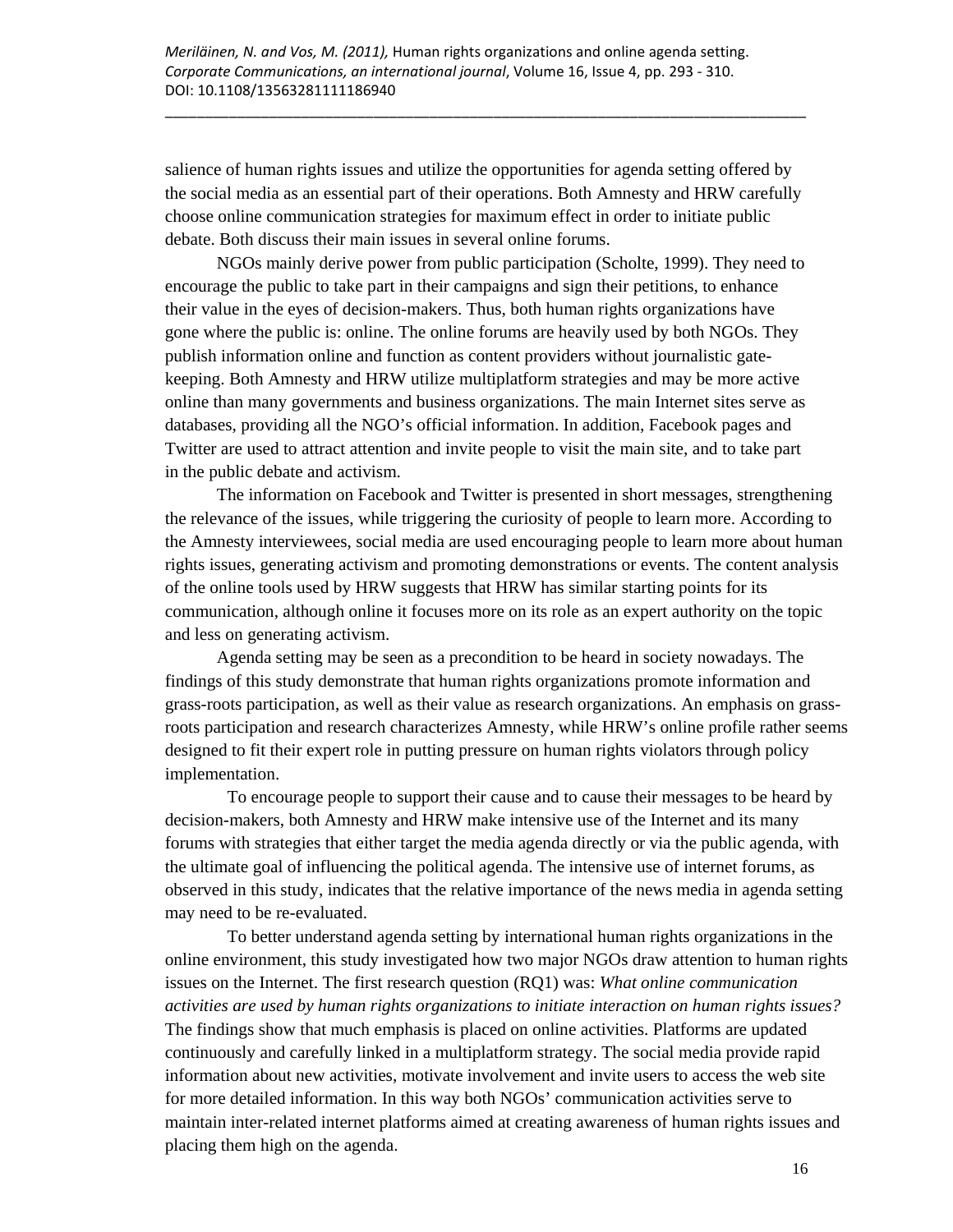The second research question (RQ2) was: *How are the online communication activities of human rights organizations linked with organizational agenda-setting policies?* The interviewees indicated that online activities are crucial in connecting with a wide audience, and hence mainly aim at the public agenda, although this cannot be seen in isolation from the media and political agendas. Through public attention the political agenda may be influenced not only, as mentioned above, in the case of petitions, but also in the case of a campaign aiming at public awareness and simultaneously at changes in legislation. Media attention can follow public attention or it can provide an alternative entry to the political agenda.

The emphasis in this study is different from that of most of the existing agenda-setting research. The focus is not on the influence of the media agenda on the public agenda and either through it or directly on the political agenda, but rather on the public agenda that, possibly reinforced by the media agenda, influences the political agenda.

This study was only a limited attempt to problematize the complexity of agenda setting in today's society. We suggest that there is a need for further research into the inter-relatedness of the public, media and political agendas, as our results indicate that the prevalence of online communication may change our understanding of agenda setting, although it is by no means clear how the picture may change in the years to come. It seems increasingly more difficult to keep the media, public and political agendas apart as they are so heavily intertwined in the social media.

The prevalence of online communication may also influence the relative dominance and the roles of the players involved. NGOs have primarily been mentioned in earlier agenda-setting research as a source for journalists or in the role of a political player, that is as an actor related to the media agenda or the political agenda, but this study suggests that their role in the public agenda is more important. Therefore, we suggest that future research investigates the interaction between the various actors. This may clarify the actual processes leading to the agenda-setting phenomenon, e.g. by including stakeholder theory and issues management.

For practitioners this study indicates that online communication may aim at agenda setting by means of well planned multiplatform strategies that combine the informal environment of the social media for fast real-time discussion, with the more formal environment of an internet site for detailed information.

As this study was based on the literature and only a limited empirical study, a broader investigation would be needed to gain a more complete picture of agenda setting by NGOs in the online environment. Also, the time-frame of the study was limited, and thus a content-analysis over a longer period and interviews with more NGOs is warranted. In addition, a comparison of NGO and company online communication strategies could be initiated. This study showed that for human rights organizations it is important to increase the salience of human rights issues by engaging in online media. It may be that companies have other goals that may call for different strategies in the online environment. It could be argued that agenda setting is especially important for human rights issues, as the principle of human rights is universally accepted and thus, rather than a change in opinions, the primary need is to get these issues high on the public, media and political agendas so as to institute preventive and corrective action in the case of human rights violations.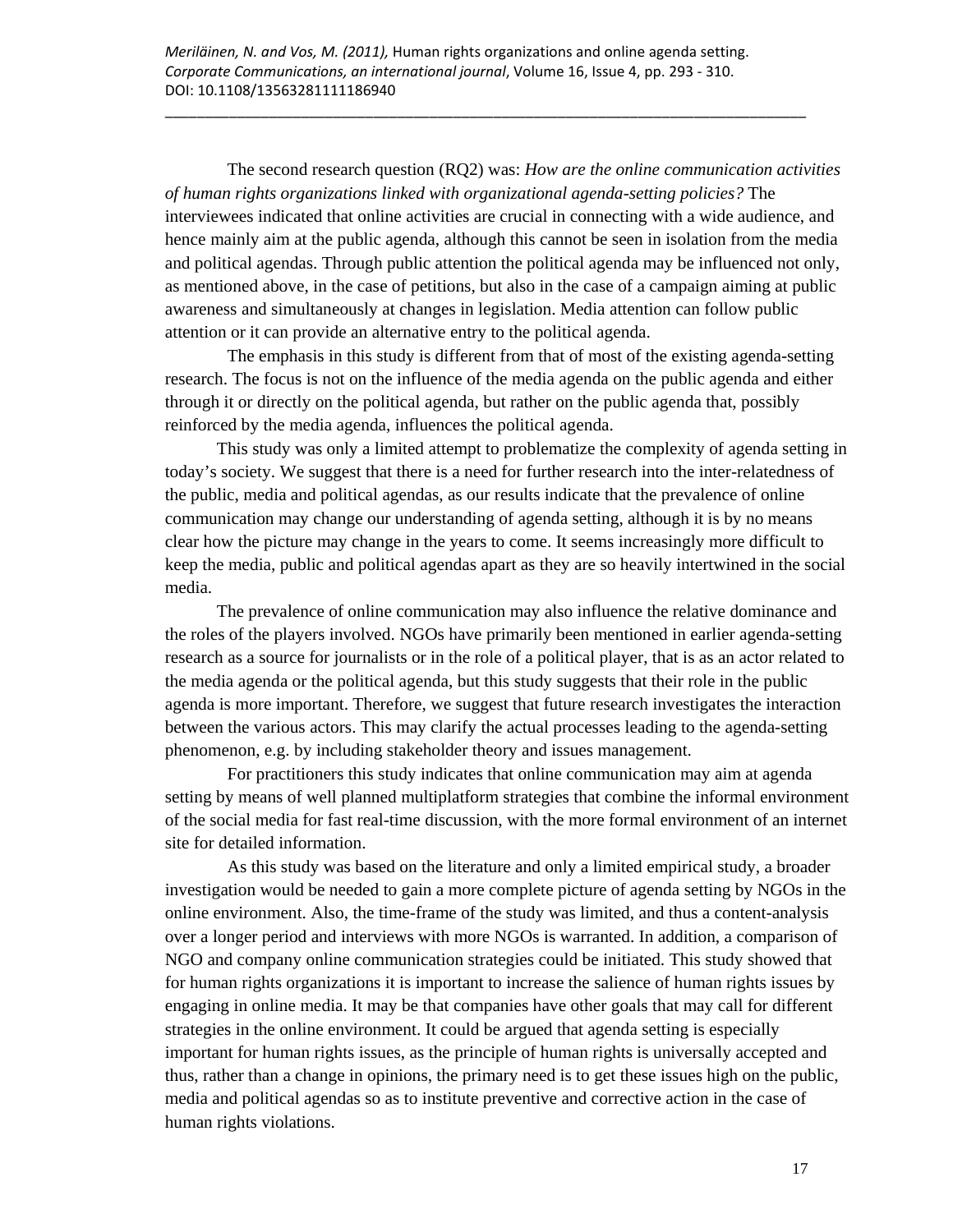#### **References**

- Blood, R. (2004), "Should NGOs be viewed as 'political corporations'?", *Journal of Communication Management,* Vol. 9 No. 2, pp. 120-133.
- Bob, C. (2002), "Globalization and the Social Construction of Human Rights Campaigns", Globalization and Human Rights. Brysk, A. (Ed.), University of California Press, Berkeley, pp.133-147.
- Brinkerhoff, J. and Brinkerhoff, D. (2002), "Government Nonprofit relations in Comparative Perspective: Evolution, Themes and New Directions", *Public Administration and Development,* Vol. 22 No.1, pp. 3-18.
- Clarke, G. (1998), "Non-Governmental Organizations (NGOs) and Politics in the Developing World", *Political Studies,* Vol. 46 No. 1, pp. 36-52.
- Defleur, M.L. and Ball-Rokeach, S.J., (1989), *Theories of mass communication*, Longman, New York.
- Dhir, K.S. (2007), "Stakeholder activism through nonviolence", *Corporate Communications: An International Journal,* Vol.12 No.1, pp.75-93.
- Dunaway, J., Branton, R.P. and Abrajano, M. A. (2010), "Agenda Setting, Public Opinion, and the Issue of Immigration Reform" *Social Science Quarterly*, Vol. 91 No.2, pp. 359-378.
- Entman, R. (2007), "Framing Bias: Media in the Distribution of Power", *Journal of Communication*, Vol. 57 No.1, pp. 163-173.
- Evuleocha, S.U. (2005), "Managing indigenous relations Corporate social responsibility in a new age of activism", *Corporate Communications: An International Journal,*  Vol.10 No.4, pp. 328-340.
- Fortunati, L., Sarrica, M., O'Sullivan, J., Balcytiene, A., Harro-Loit, H., Macgregor, P., Roussou, N., Salaverría, R. and de Luca, F. (2009), "The Influence of the Internet on European Journalism", *Journal of Computer-Mediated Communication,* Vol. 14 No.4, pp. 928–963.
- Goss, S. (2001), *Making local governance work Networks, Relationships and the Management of Change*, Palgrave, New York.
- Hoffman, J. (2004), *Citizenship beyond the state*. SAGE, London.
- Hofstede, G. and Hofstede, G.J. (2005), *Cultures and Organizations: software of the mind*. McGraw-Hill, New York.
- Hutchings, V. (2001), "Political Context, Issue Salience, and Selective Attentiveness: Constituent Knowledge of the Clarence Thomas Confirmation Vote", *The Journal of Politics,* Vol. 63 No. 3, pp. 846-868.
- Kiely, R. (2005), "Global Civil Society and Spaces of Resistance", Eade, J. and O'Byrne, D. (Eds.), *Global Ethics and Civil Society*. Ashgate, Hampshire.pp.138-153.
- Lecheler, S. and De Vreese, C.H. (2010), "Framing Serbia: the effects of news framing on public support for EU enlargement", *European Political Science Review,* Vol. 2 No.1, pp.73-93.
- Lippmann, W. (1922), *Public Opinion*, Macmillan, New York.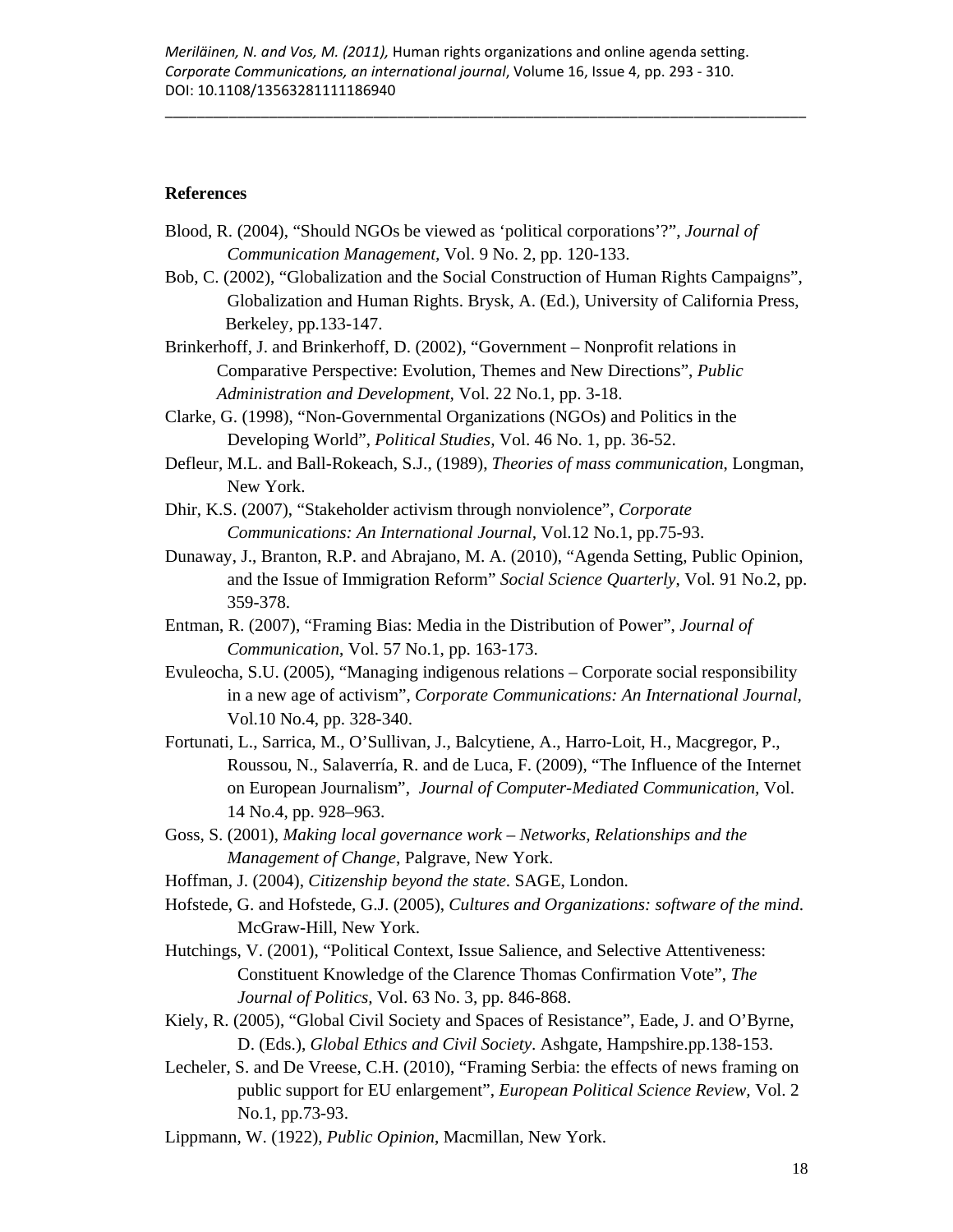*Meriläinen, N. and Vos, M. (2011),* Human rights organizations and online agenda setting. *Corporate Communications, an international journal*, Volume 16, Issue 4, pp. 293 ‐ 310. DOI: 10.1108/13563281111186940

McCombs, M. (1997), "Building Consensus: The News Media's Agenda-Setting Roles", *Political Communication,* Vol.14 No.4, pp .433-443.

\_\_\_\_\_\_\_\_\_\_\_\_\_\_\_\_\_\_\_\_\_\_\_\_\_\_\_\_\_\_\_\_\_\_\_\_\_\_\_\_\_\_\_\_\_\_\_\_\_\_\_\_\_\_\_\_\_\_\_\_\_\_\_\_\_\_\_\_\_\_\_\_\_\_\_\_\_\_\_\_

- McCombs M. and Shaw, D. (1972), "The Agenda-setting Function of Mass media", *Public Opinion Quarterly,* Vol. 36 No.2, pp. 176-187.
- McCombs, M. and Reynolds A. (2002), "How the news shapes our civic agenda". Bryant, J. and Oliver, M.B. (Eds.), *Media Effects: Advantages in Theory and Research*, Lawrence Erlbaum Associates Inc, New York. pp.1-16.
- Mendelsohn, H. (1973), "Some reasons why information campaigns can succeed", *Public Opinion Quarterly,* Vol. 37 No.1, pp. 176-187.
- Meraz, S. (2009), "Is There an Elite Hold? Traditional Media to Social Media Agenda Setting Influence in Blog Networks", *Journal of Computer-Mediated Communication,* Vol. 14 No.3, pp. 682–707.
- Moreno, Á. and Kiousis, S. (2009), "Spanish Elections and the March 11 Madrid Attacks: An Intercandidate Agenda-Setting Approach to the Strategic Campaigns of Parties and its Impact on Electoral Outcomes. Paper for the Political Communication Division of the annual International Communication Association conference in Chicago, May 21-25, 2009.
- Ohanyan, A. (2009), "Policy Wars for Peace: Network Model of NGO Behavior", *International Studies Review,* Vol. 11 No.3, pp. 475–501.
- Oliver, P. and Maney, G. (2000), "Political Processes and Local Newspaper Coverage of Protest Events: From Selection Bias to Triadic Interactions", *The American Journal of Sociology*, Vol.106 No. 2, pp. 463-505.
- Roberts, M., Wanta, W. and Dzwo, T.H. (2002), "Agenda Setting and Issue Salience Online", *Communication Research,* Vol. 29 No. 4, pp. 452-465.
- Scheufele, D.A. and Tewksbury, D. (2007), "Framing, Agenda Setting, and Priming: The Evolution of Three Media Effects Models", *Journal of Communication,* Vol. 57 No.1, pp.9-20.
- Scholte, J. A. (1999), Global Civil Society: Changing the World? University of Warwick, *CSGR Working Paper No.31.*
- Sheafer, T. (2007), "How to Evaluate It: The Role of Story-Evaluative Tone in Agenda Setting and Priming", *Journal of Communication,* Vol. 57 No.1, pp.21-39.
- Sheafer, T. and Weimann, G. (2005), "Agenda Building, Agenda Setting, Priming, Individual Voting Intentions, and the Aggregate Results: An Analysis of Four Israeli Elections", *Journal of Communication.* Vol. 55 No.2, pp. 347–365.

Simmons, P.J. (1998), Learning to live with NGOs. *Foreign policy,* Fall 1998, pp. 82–96.

- Spini, D. and Doise, W. (1998), "Organizing principles of involvement in human rights and their social anchoring in value priorities", *European Journal of Social Psychology,* Vol. 28. pp. 603- 622.
- Stroud, N.J. and Kenski, K. (2007),"From Agenda Setting to Refusal Setting Survey Nonresponse as a Function of Media Coverage Across the 2004 Election Cycle", *Public opinion Quarterly,* Vol. 71 No.4, pp. 539-559.